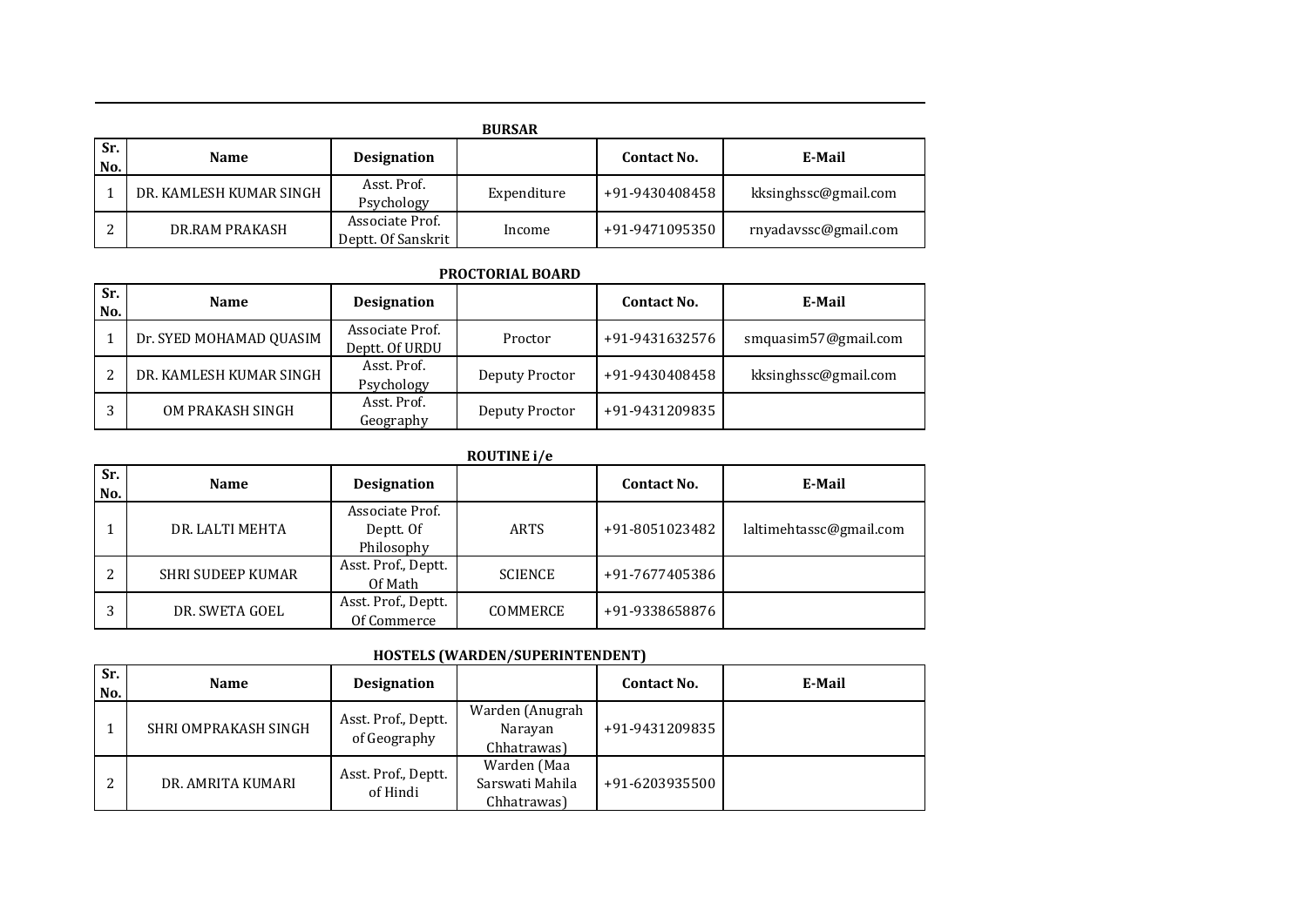|              | NSS                  |                                |                                    |                    |        |  |  |  |
|--------------|----------------------|--------------------------------|------------------------------------|--------------------|--------|--|--|--|
| l Sr.<br>No. | Name                 | <b>Designation</b>             | <b>DESIGNATION</b>                 | <b>Contact No.</b> | E-Mail |  |  |  |
|              | SMT. NIHARIKA KUMARI | Asst. Prof., Deptt.<br>of Math | Programme Officer   +91-9709030951 |                    |        |  |  |  |

| Sr.<br>No. | Name                           | <b>Designation</b>                              |                                                              | <b>Contact No.</b>                | E-Mail                    |
|------------|--------------------------------|-------------------------------------------------|--------------------------------------------------------------|-----------------------------------|---------------------------|
|            | SHRI SANTOSH SUMAN             | Assistant<br>Professor                          | Online Classes, Wi-fi,<br>Biometrics & RUSA &<br>U.G.C. Etc. | +91-9709386288                    | sssantoshsuman3@gmail.com |
| 2          | DR. PREM SHANKAR GOUND         | Assist, Prof.                                   | Scholarship (P.S.<br>Gen.)                                   | +91-8896206259                    | premapurwa89@gmial.com    |
| 3          | SHRI BAHADUR BHIM KR.<br>SINGH | Assistant<br>Professor & HOD<br>M.B.A.          | <b>AICTE</b>                                                 | +91-8409336748,<br>+91-8709774168 |                           |
| 4          | <b>SHRI ANIL KUMAR YADAV</b>   | Assistant<br>Professor, Deptt. of<br>MCA        | Nodal Officer - DRCC                                         | +91-9973025271                    |                           |
| 5          | DR. RAJESH KUMAR BARIAR        | Demonsrator /<br>Zoology                        | B.S.E.B. - Evaluation                                        | +91-9431860262                    |                           |
| 6          | DR. RAJEEV RANJAN              | Assistant<br>Professor & HOD<br>B.Ed.           | <b>NCTE</b>                                                  | +91-9431447408                    |                           |
| 7          | <b>SHRI S.N. NARAYAN</b>       | Assistant<br>Professor & HOD<br><b>B.Pharam</b> | PCI                                                          | +91-8789983928                    |                           |

#### **Nodal Officer**

| <b>Gender Sensitization</b> |  |
|-----------------------------|--|
|-----------------------------|--|

| Sr.<br>No. | <b>Name</b>     | <b>Designation</b>               |              | <b>Contact No.</b> | E-Mail |
|------------|-----------------|----------------------------------|--------------|--------------------|--------|
|            | SMT. SWETA GOEL | Asstt. Prof. & HOD<br>Commerce   | Co-ordinator | +91-9338658876     |        |
|            | SMT. NITU SINGH | Astt. Prof. & HOD<br><b>BLIS</b> | Member       | +91-9155225577     |        |
|            | SMT. SONA RANI  | Astt. Prof.                      | Member       | +91-8873120492     |        |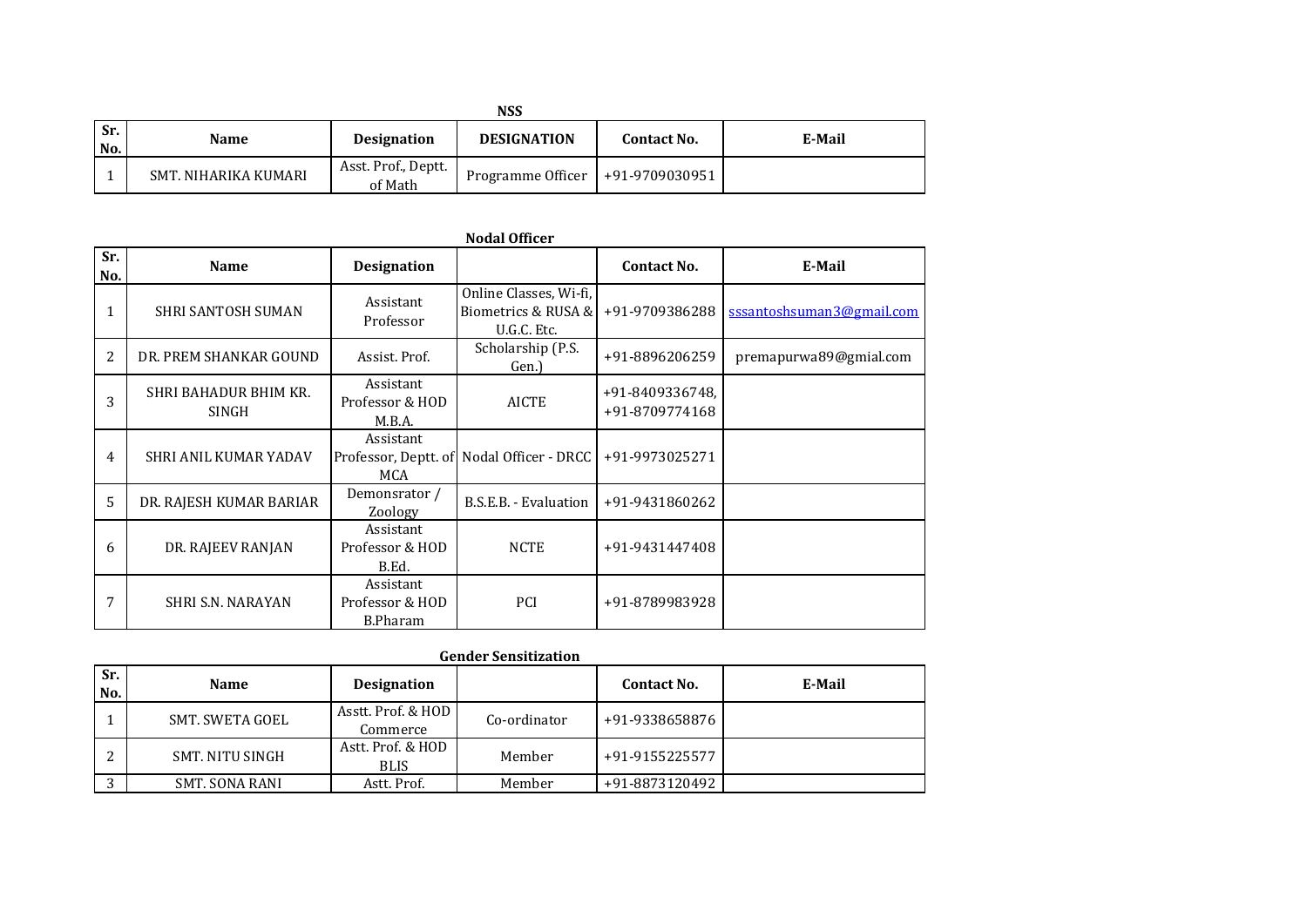|            |                         |                           | <b>Cultural Programe Cell</b> |                    |        |
|------------|-------------------------|---------------------------|-------------------------------|--------------------|--------|
| Sr.<br>No. | <b>Name</b>             | <b>Designation</b>        |                               | <b>Contact No.</b> | E-Mail |
|            | MR. KUSHLESH SHAMDERSHI | Astt. Prof.               | Member                        | +91-7903159420     |        |
| ົ          | MRS. NIHARIKA KUMARI    | Astt. Prof.               | Co-ordinator<br>Member        | +91-9709030951     |        |
| $\sqrt{2}$ | <b>MRS. SHRUTI</b>      | Astt. Prof.,<br>(Biotech) | Member                        | +91-9473025981     |        |

# **Sports cell**

| Sr.<br>No. | <b>Name</b>                       | <b>Designation</b> |                                        | <b>Contact No.</b> | E-Mail |
|------------|-----------------------------------|--------------------|----------------------------------------|--------------------|--------|
|            | <b>IDR. YOGENDRA KUMAR SINGHI</b> | PTI                | Co-ordinator Sports   $+91-9155576454$ |                    |        |
|            | SHRI AKASH KUMAR                  | Asstt. Prof.       | Member                                 | +91-8235744439     |        |
|            | SHRI ANIL KUMAR SINGH             | Asstt. Prof. MBA   | Yoga                                   | +91-9908650942     |        |

**Enquiry Cell**

| Sr.<br>No. | Name              | <b>Designation</b> | Contact No.    | E-Mail |
|------------|-------------------|--------------------|----------------|--------|
| -          | SHRI. MUNNA KUMAR | Parichaaree        | +91-7254097448 |        |

|            | <b>Development Committee</b> |                                   |        |                    |                                   |  |  |
|------------|------------------------------|-----------------------------------|--------|--------------------|-----------------------------------|--|--|
| Sr.<br>No. | <b>Name</b>                  | <b>Designation</b>                |        | <b>Contact No.</b> | E-Mail                            |  |  |
|            | Dr. SYED MOHAMAD QUASIM      | Associate Prof.<br>Deptt. Of URDU | Member | +91-9431632576     | smquasim57@gmail.com              |  |  |
|            | <b>SHRI SANTOSH SUMAN</b>    | Asst. Prof. & HOD<br>English      | Member | +91-9709386288     | sssantoshsuman3@gmail.com         |  |  |
| 3          | DR. KAMLESH KUMAR SINGH      | Asst. Prof.<br>Psychology         | Member | +91-9430408458     | kksinghssc@gmail.com              |  |  |
| 4          | <b>MD. MASHUD ALAM</b>       | Asstt. Prof. & HOD<br>ZOOLOGY     | Member | +91-7739571228     | alammuskan.990@rediffmail.c<br>om |  |  |
|            | MRS. SWETA GOEL              | Asstt. Prof. & HOD<br>Commerce    | Member | +91-9338658876     |                                   |  |  |

**Building Committee**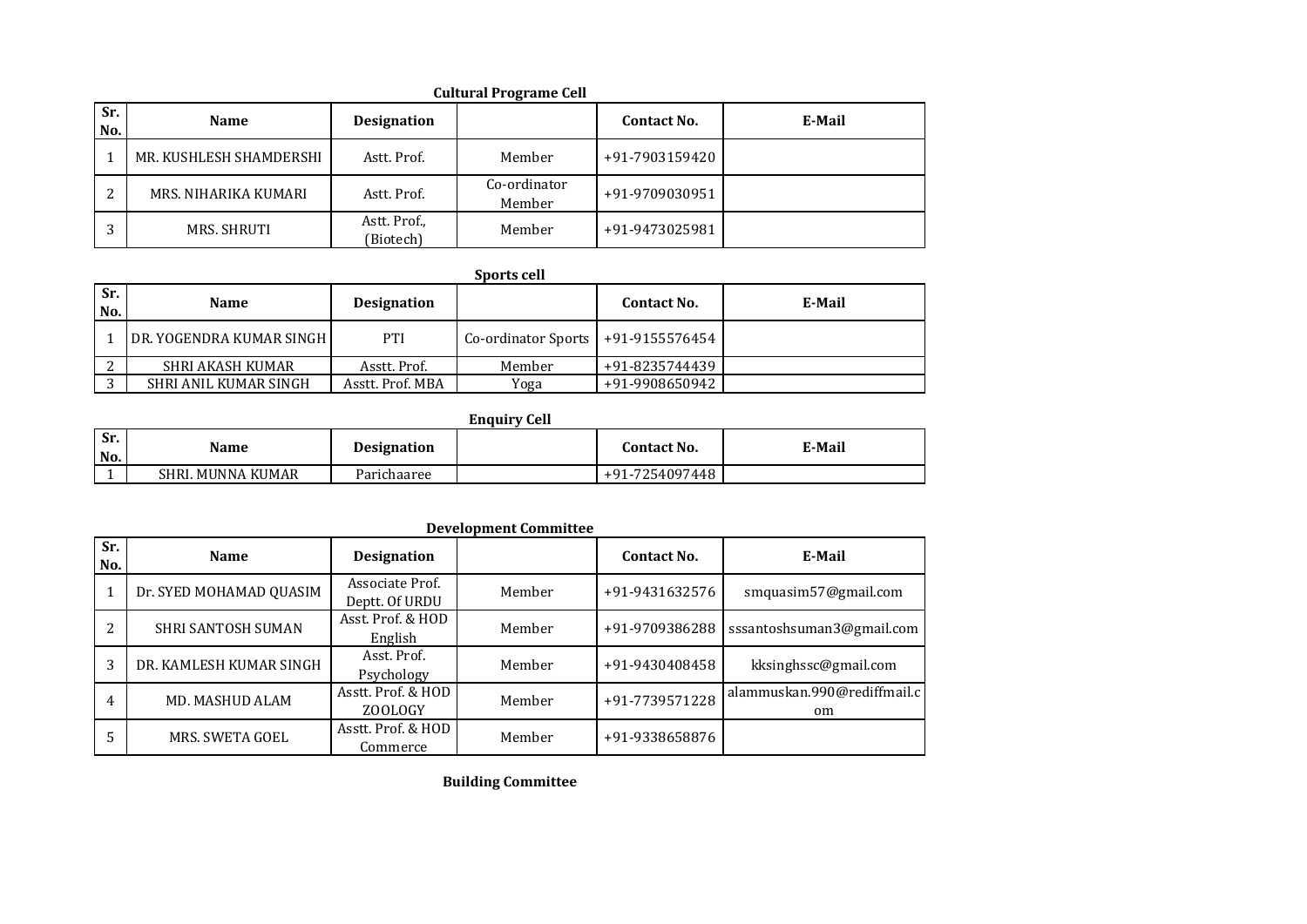| Sr.<br>No. | <b>Name</b>               | <b>Designation</b>                   |                                    | Contact No.    | E-Mail                            |
|------------|---------------------------|--------------------------------------|------------------------------------|----------------|-----------------------------------|
| T          | Dr. Syed Mohamad Quasim   | Associate Prof.<br>Deptt. Of URDU    | Member                             | +91-9431632576 | smquasim57@gmail.com              |
| 2          |                           | CCDC, M.U. Bodh<br>Gava              | Member                             |                |                                   |
| 3          |                           | University<br>Engineer               | Member                             |                |                                   |
| 4          | <b>SHRI SANTOSH SUMAN</b> | Asst. Prof. & HOD<br>English         | Member                             | +91-9709386288 | sssantoshsuman3@gmail.com         |
| 5          | Md. Maswood Alam          | Assistant Prof.<br>Deptt. of Zoology | Member                             | +91-9431632576 | alammuskan.990@rediffmail.c<br>om |
| 6          |                           |                                      | Liser Department<br>Representative |                |                                   |
| 7          | DR. KAMLESH KUMAR SINGH   | Asst. Prof.<br>Psychology            | Administration<br>(Bursar)         | +91-9430408458 | kksinghssc@gmail.com              |
| 8          | Shri Manoj Kumar          | Accountant                           | Administration                     | +91-7004620250 |                                   |
| 9          |                           | Architects                           |                                    |                |                                   |

#### **PURCHASE & SALES COMMITIEE**

| Sr.<br>No. | <b>Name</b>               | <b>Designation</b>                |        | <b>Contact No.</b> | E-Mail                            |
|------------|---------------------------|-----------------------------------|--------|--------------------|-----------------------------------|
|            | Dr. SYED MOHAMAD QUASIM   | Associate Prof.<br>Deptt. Of URDU | Member | +91-9431632576     | smquasim57@gmail.com              |
|            | <b>SHRI SANTOSH SUMAN</b> | Asst. Prof. & HOD<br>English      | Member | +91-9709386288     | sssantoshsuman3@gmail.com         |
|            | DR. KAMLESH KUMAR SINGH   | Asst. Prof.<br>Psychology         | Member | +91-9430408458     | kksinghssc@gmail.com              |
| 4          | MD. MASHUD ALAM           | Asstt. Prof. & HOD<br>ZOOLOGY     | Member | +91-7739571228     | alammuskan.990@rediffmail.c<br>om |

#### **RUSA STEARING COMMITIEE**

| Sr.<br>No. | <b>Name</b>                   | <b>Designation</b>           |                                    | Contact No. | E-Mail                                         |
|------------|-------------------------------|------------------------------|------------------------------------|-------------|------------------------------------------------|
|            | Dr. VED PRAKASH<br>CHATURVEDI | Principal                    | Member                             |             | +91-9661439055   principal@ssinhacollege.co.in |
|            | <b>SHRI SANTOSH SUMAN</b>     | Asst. Prof. & HOD<br>English | Representative of<br><b>BSEIDC</b> |             | +91-9709386288   sssantoshsuman3@gmail.com     |

**LIBRARY COMMITIEE**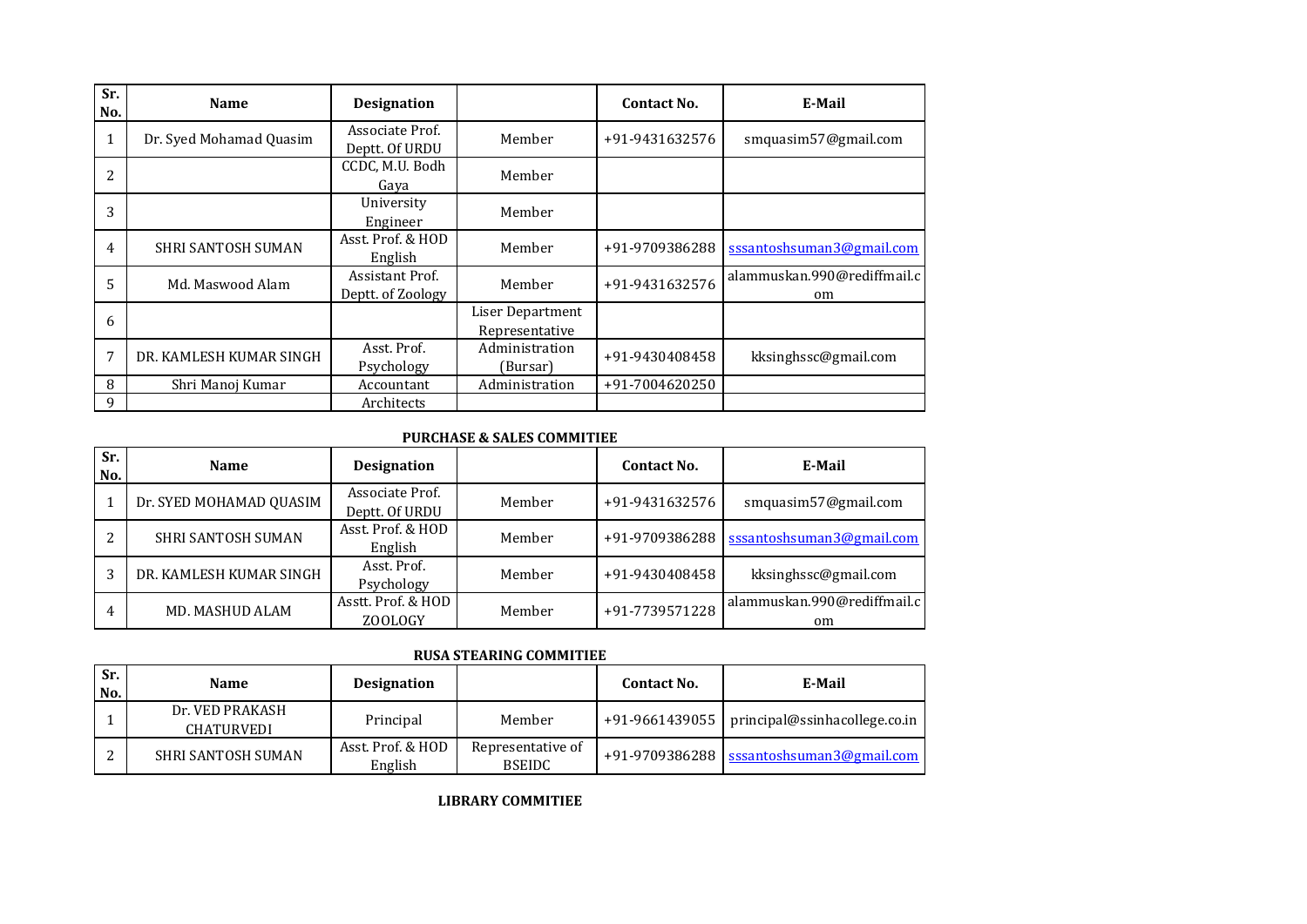| Sr.<br>No. | <b>Name</b>                          | <b>Designation</b>              |           | <b>Contact No.</b> | E-Mail                            |
|------------|--------------------------------------|---------------------------------|-----------|--------------------|-----------------------------------|
|            | Dr. VED PRAKASH<br><b>CHATURVEDI</b> | Principal                       | Chairman  | +91-9661439055     | principal@ssinhacollege.co.in     |
|            | SRI UDAI KUMAR SINGH                 | Librarian                       | Secretary |                    |                                   |
|            | MD. MASHUD ALAM                      | Asstt. Prof. & HOD<br>ZOOLOGY   | Member    | +91-7739571228     | alammuskan.990@rediffmail.c<br>om |
| 4          | Mr. ANUP KUMAR                       | Asstt. Prof. Deptt.<br>Of Hindi | Member    | +91-7045018163     |                                   |
|            | MRS. SWETA GOEL                      | Asstt. Prof. & HOD<br>Commerce  | Member    | +91-9338658876     |                                   |

### **VIT PRAMARSH DATRI COMMITIEE**

| Sr.<br>No. | <b>Name</b>                          | <b>Designation</b>                |          | Contact No.    | E-Mail                        |
|------------|--------------------------------------|-----------------------------------|----------|----------------|-------------------------------|
|            | Dr. VED PRAKASH<br><b>CHATURVEDI</b> | Principal                         | Chairman | +91-9661439055 | principal@ssinhacollege.co.in |
|            | Dr. SYED MOHAMAD QUASIM              | Associate Prof.<br>Deptt. Of URDU | Member   | +91-9431632576 | smquasim57@gmail.com          |
|            | DR. KAMLESH KUMAR SINGH              | Asst. Prof.<br>Psychology         | Member   | +91-9430408458 | kksinghssc@gmail.com          |
| 4          | MRS. SWETA GOEL                      | Asstt. Prof. & HOD<br>Commerce    | Member   | +91-9338658876 |                               |
|            | MR. MANOJ KUMAR                      | Accountant                        | Member   | +91-7004620250 |                               |

## **TRADITIONAL**

| Sr.<br>No. | <b>Name</b>             | <b>Designation</b>                 |                              | <b>Contact No.</b> | E-Mail                            |
|------------|-------------------------|------------------------------------|------------------------------|--------------------|-----------------------------------|
|            | DR. RAJESH KUMAR BARIAR | Demonostrator<br>Deptt. of Zoology | Admission of<br>Intermediate | +91-9431860262     |                                   |
| 2          | <b>MD. MASHUD ALAM</b>  | Asstt. Prof. & HOD<br>ZOOLOGY      | Member                       | +91-7739571228     | alammuskan.990@rediffmail.c<br>om |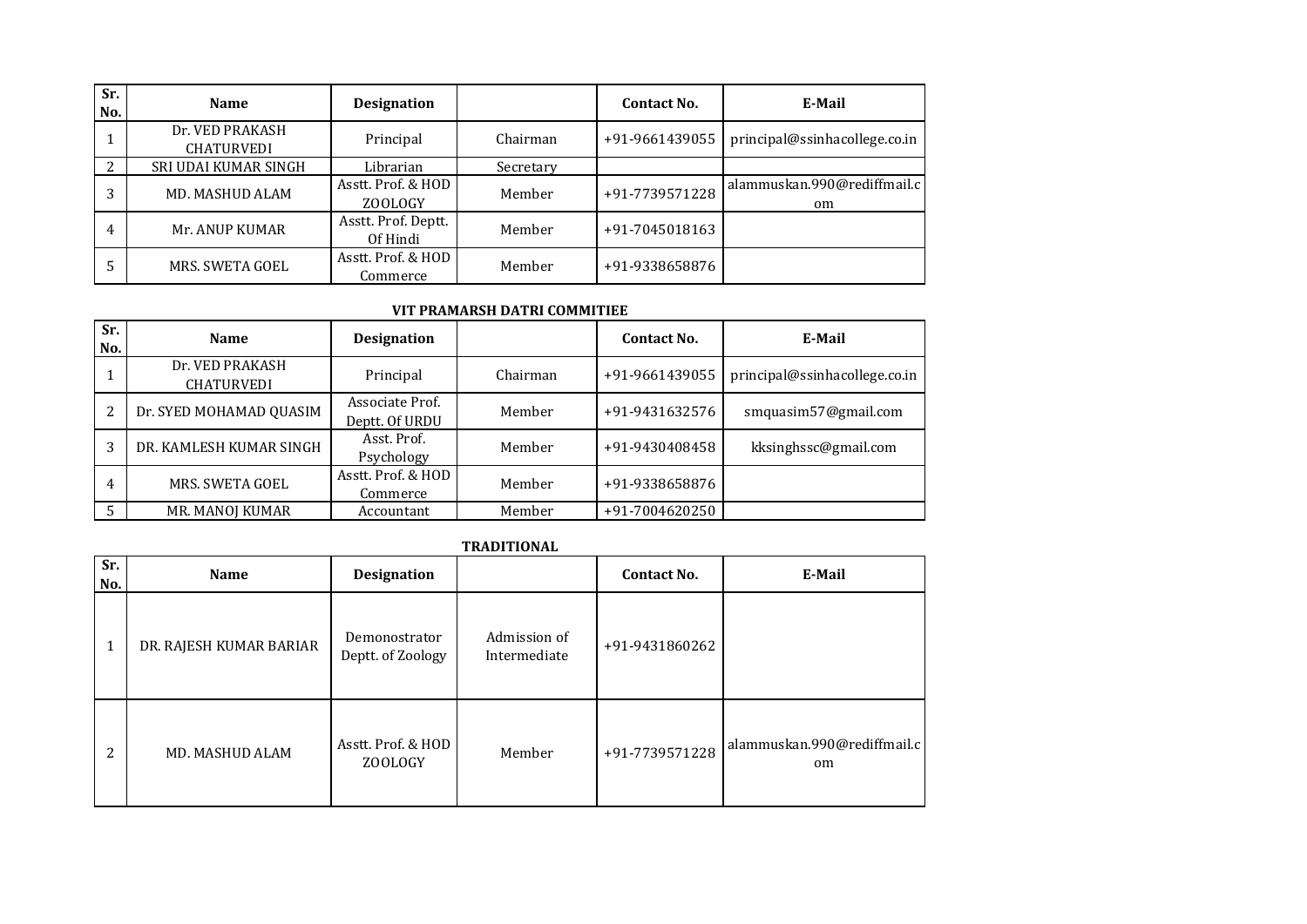| 2 | SHRI SANTOSH SUMAN       |                   |                |                | Asst. Prof., English   Admission of Degree   +91-9709386288   sssantoshsuman3@gmail.com |
|---|--------------------------|-------------------|----------------|----------------|-----------------------------------------------------------------------------------------|
| 4 | <b>SHRI SUDEEP KUMAR</b> | Asst. Prof., Math | Admission P.G. | +91-7677405386 |                                                                                         |

| Sr.<br>No. | <b>Name</b>                                     | <b>Designation</b> |     | <b>Contact No.</b> | E-Mail |
|------------|-------------------------------------------------|--------------------|-----|--------------------|--------|
|            | Dr. NAGENDRA KUMAR SINGH   Asstt. Prof., B.B.M. |                    | PLO | +91-8340527785     |        |

|            | <b>NCC</b>            |                                      |            |                    |        |  |  |  |
|------------|-----------------------|--------------------------------------|------------|--------------------|--------|--|--|--|
| Sr.<br>No. | <b>Name</b>           | Designation                          |            | <b>Contact No.</b> | E-Mail |  |  |  |
|            | SHRI OM PRAKASH SINGH | Asstt. Prof., Deptt.<br>Of Geography | <b>CTO</b> | +91-9431209835     |        |  |  |  |

|            | <b>NOU</b>           |                                  |              |                    |        |  |  |  |  |
|------------|----------------------|----------------------------------|--------------|--------------------|--------|--|--|--|--|
| Sr.<br>No. | Name                 | <b>Designation</b>               |              | <b>Contact No.</b> | E-Mail |  |  |  |  |
|            | DR. ANUP KUMAR SINGH | Associate Prof.<br>Deptt. of MCA | Co-ordinator | +91-7717748744     |        |  |  |  |  |

| Sr.<br>No. | <b>Name</b>       | Designation                                   |                                       | <b>Contact No.</b> | E-Mail |
|------------|-------------------|-----------------------------------------------|---------------------------------------|--------------------|--------|
|            | SHRI NEERAJ KUMAR | Assistant<br>Professor, Deptt. of<br>B.Pharma | Festivals/Cultural<br>/Administrative | +91-6394852256     |        |

| <b>Meeting Incharge</b> |  |
|-------------------------|--|
|-------------------------|--|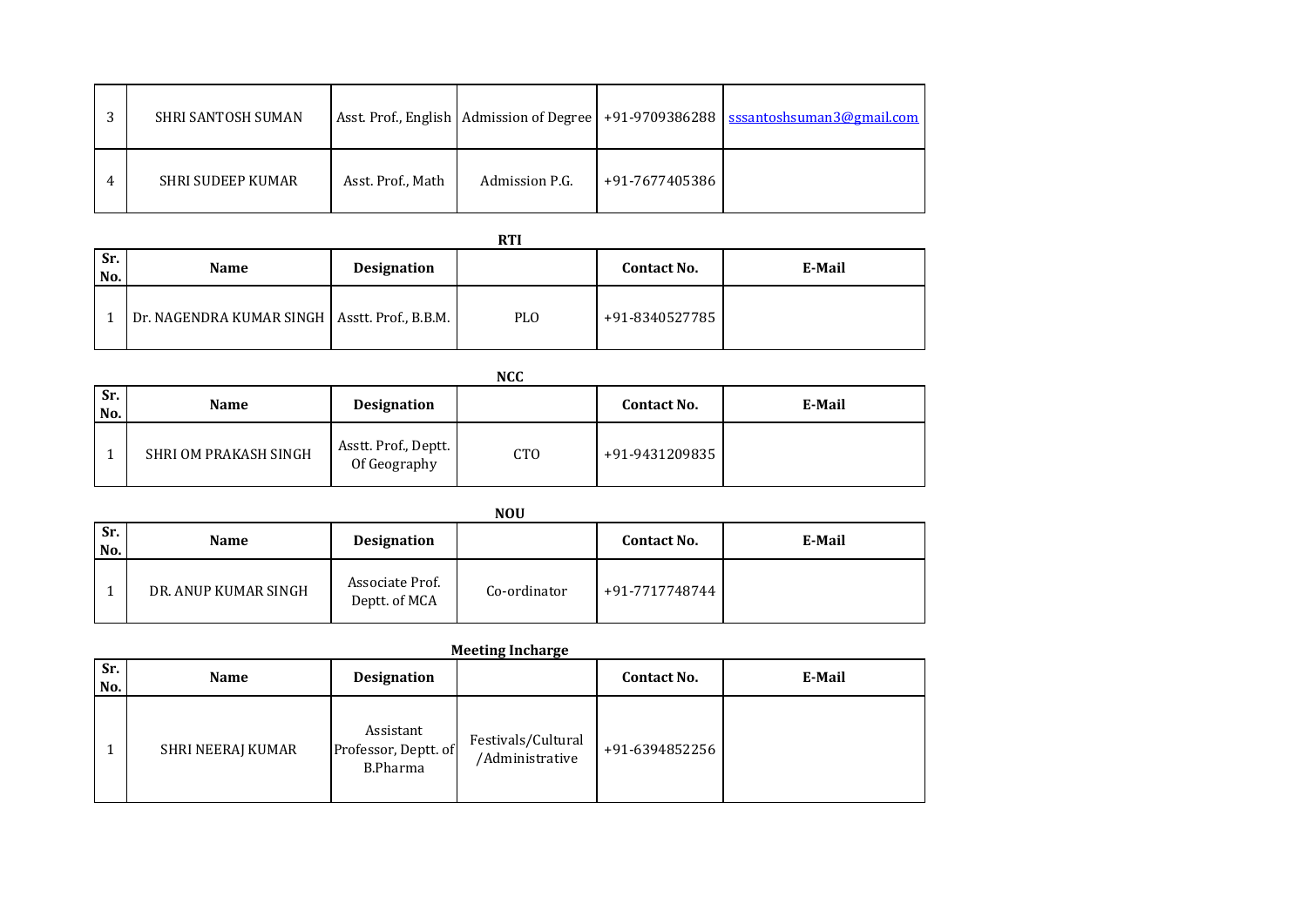| ◠ | SHRI MANOJ KUMAR | Accountant | UGC/Govt. | +91-7004620250 |  |
|---|------------------|------------|-----------|----------------|--|
|---|------------------|------------|-----------|----------------|--|

| Sr.<br>No. | <b>Name</b>             | <b>Designation</b>         | <b>Contact No.</b> | E-Mail |
|------------|-------------------------|----------------------------|--------------------|--------|
|            | SHRI ANKIT KUMAR PATHAK | Student (Deptt. of<br>BBM) | +91-7321015398     |        |

| Sr. | Name                  | <b>Designation</b>     |                        | <b>Contact No.</b> | E-Mail |
|-----|-----------------------|------------------------|------------------------|--------------------|--------|
| No. |                       |                        |                        |                    |        |
| 1   | DR. RAM NARAYAN YADAV | Assistant<br>Professor | C.E. Traditional       | +91-8987079973     |        |
| 2   | Mr. TAUQUEER AHMAD    | Assistant              | Dy. C.E. (Traditional) | +91-9386545145     |        |
| 3   | SRI BAL MUKUND JHA    | Assistant              | Exam Clerk             | +91-9155071573     |        |
| 4   | <b>SRI SANTOSH</b>    |                        |                        | +91-8271946106     |        |
| 5   | SRI SURENDRA THAKUR   | Parichaaree            | Helper                 | +91-9931431235     |        |
| 6   | SRI MITHLESH JHA      | Parichaaree            | Helper                 | +91-9386095127     |        |

|            | UGC Cell |                    |  |             |        |  |  |
|------------|----------|--------------------|--|-------------|--------|--|--|
| Sr.<br>No. | Name     | <b>Designation</b> |  | Contact No. | E-Mail |  |  |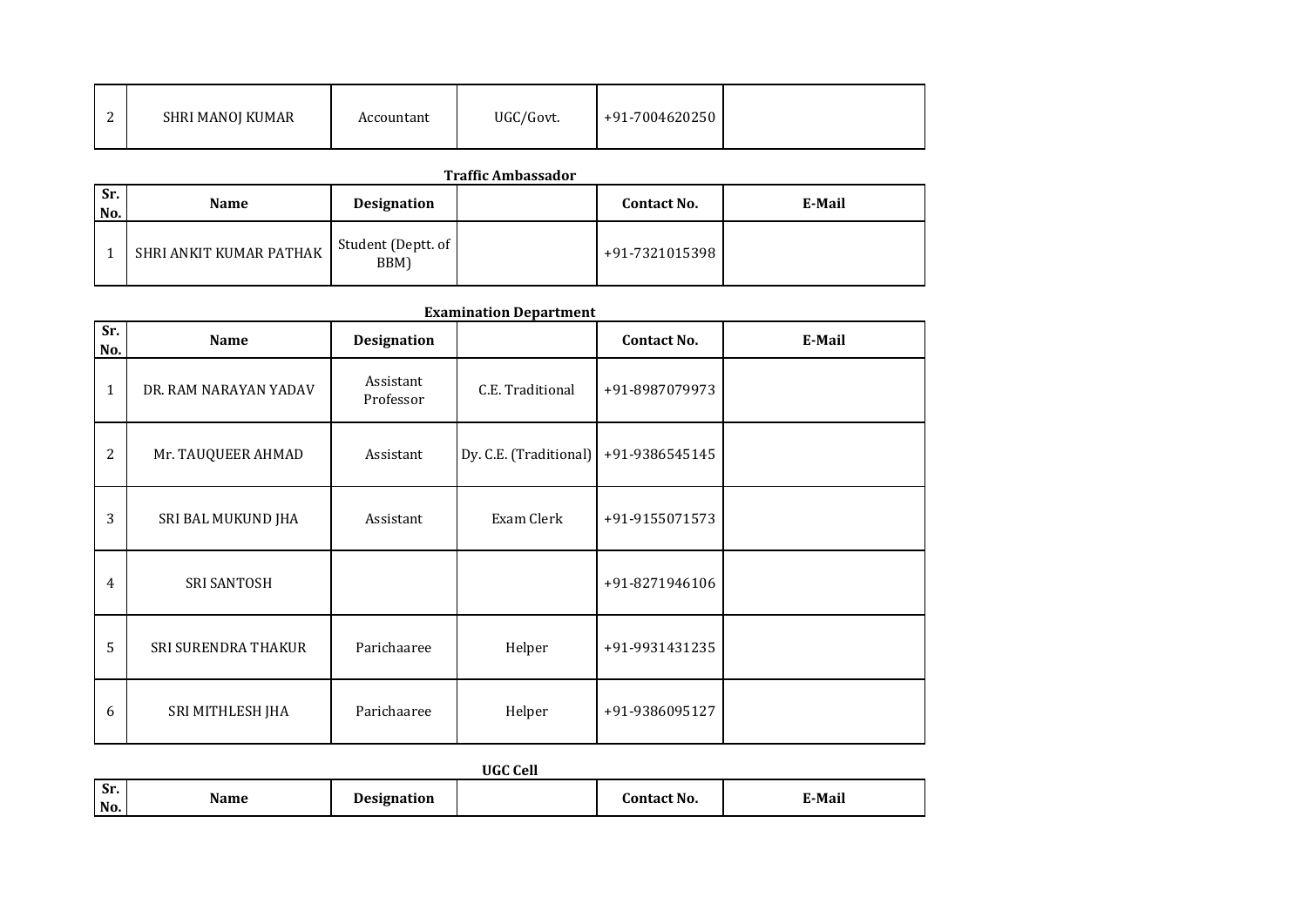|   | MD. MASWOOD ALAM      | Asstt. Prof. Deptt.<br>Of Zoology | Major Reserch | +91-7739571228 | alammuskan.990@rediffmail.c<br>om |
|---|-----------------------|-----------------------------------|---------------|----------------|-----------------------------------|
| 2 | <b>SRI ANUP KUMAR</b> | Asstt. Prof. Deptt.<br>Of Hindi   | Minor Reserch | +91-7045018163 |                                   |

| Sr.<br>No. | <b>Name</b>            | <b>Designation</b>                                         |        | <b>Contact No.</b> | E-Mail |
|------------|------------------------|------------------------------------------------------------|--------|--------------------|--------|
|            | SRI S. N. NARAYAN      | Asst. Peof. & HOD<br>Deptt. Of<br>Pharmacy                 | Member | +91-8789983928     |        |
| 2          | SRI SHASHIBHUSAN SINGH | Asst. Prof. & HOD<br>Deptt. Of<br>Computer<br>Application) | Member | +91-7050972639     |        |

**Legal Cell**

| Sr.<br>I No. | <b>Name</b>              | <b>Designation</b>         |               | <b>Contact No.</b> | E-Mail |
|--------------|--------------------------|----------------------------|---------------|--------------------|--------|
|              | Dr. NAGENDRA KUMAR SINGH | Asst. Prof.<br>Management. | legal Adviser | +91-8340527785     |        |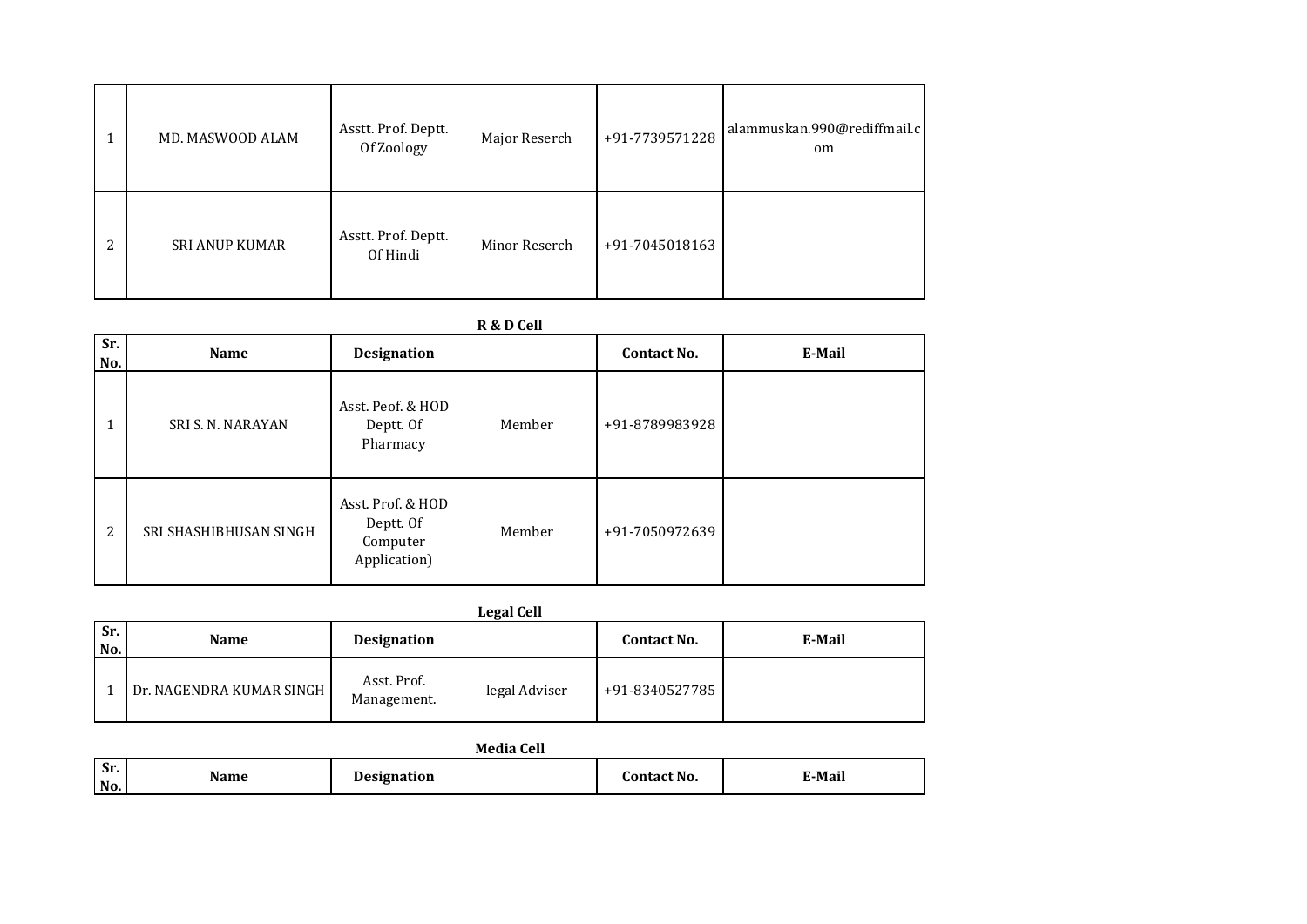|   | SHRI SHASHIKANT KUMAR<br>YADAV | Asst. Prof. Deptt.<br>Of BLIS | Media i/c                                                                          | +91-8210345564 |  |
|---|--------------------------------|-------------------------------|------------------------------------------------------------------------------------|----------------|--|
| 2 | SHRI ADITYA GUPTA              | Asst. Prof. Deptt.<br>Of MCA  | Editor Sinha Times,<br>Media $i/c$                                                 | +91-8084589815 |  |
| 3 | SHRI. ANJANI KUMAR             | Asst. Prof. Deptt.<br>Of MCA  | CO-ordinator, MHRD,<br>Online Courses, Ex.<br>Moocs, Swayam, Atal,<br><b>NPTEL</b> | +91-9155351361 |  |

| CHOI<br>N<br>κ |  |
|----------------|--|
|                |  |

| Sr.<br>No. | <b>Name</b>             | <b>Designation</b>           | <b>Contact No.</b> | E-Mail |
|------------|-------------------------|------------------------------|--------------------|--------|
|            | SMT. NEHA KUMARI        | Asst. Prof. Deptt.<br>Of MCA | +91-7903846272     |        |
| ∍          | <b>SRI SACHIN KUMAR</b> | Asst. Prof. Deptt.<br>Of MBA | +91-9631987300     |        |

# **Skill Develpoment & Placement Cell**

| $S_{r}$ .<br>No. | <b>Name</b>                           | <b>Designation</b>                                 |        | Contact No.                       | E-Mail                 |
|------------------|---------------------------------------|----------------------------------------------------|--------|-----------------------------------|------------------------|
|                  | SHRI BAHADUR BHIM KR.<br><b>SINGH</b> | Asst. Professor &<br>HOD M.B.A. &<br><b>BASPSM</b> | Member | +91-8409336748,<br>+91-8709774168 |                        |
|                  | SHRI SHASHI BHUSHAN SINGH             | Head, MCA                                          | Member | +91-9431447408                    | shashicusat.s@gmai.com |
| 3                | SHRI SINGH NADKAR<br>NARAYAN SINGH    | Asst. Prof., & HOD<br>B.Pharma                     | Member | +91-8789983928                    |                        |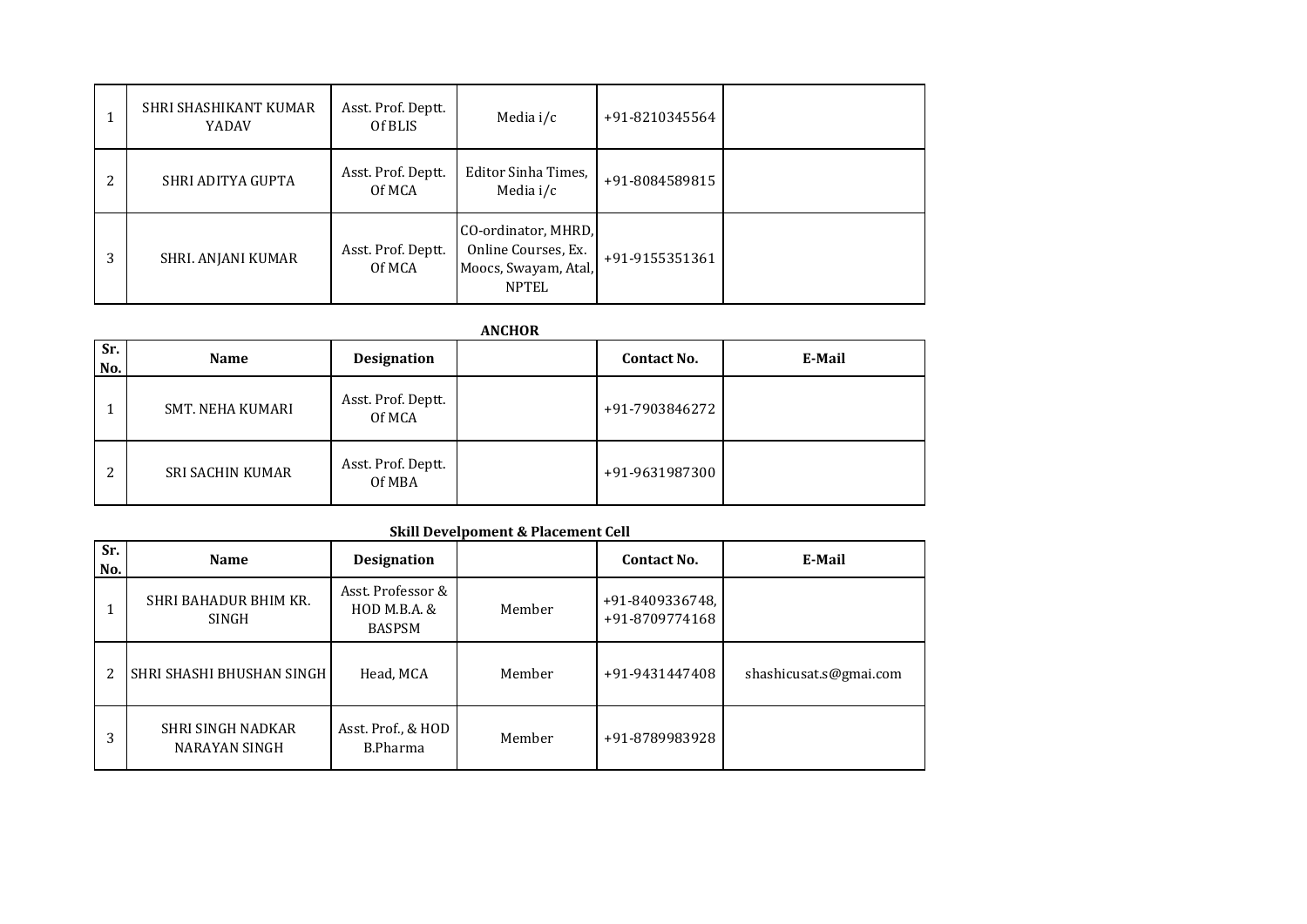|  | SHRI RAJ KUMAR PATEL | Asst. Prof. I. Tech | Member | +91-7281905594 | raj.patel304@gmail.com |
|--|----------------------|---------------------|--------|----------------|------------------------|
|--|----------------------|---------------------|--------|----------------|------------------------|

|            | <b>Transport Cell</b>   |                           |          |                    |        |  |  |  |
|------------|-------------------------|---------------------------|----------|--------------------|--------|--|--|--|
| Sr.<br>No. | Name                    | <b>Designation</b>        |          | <b>Contact No.</b> | E-Mail |  |  |  |
|            | SHRI SACHIN KUMAR SINGH | Assistant Prof.<br>M.B.A. | Incharge | +91-9631987300     |        |  |  |  |

|              | <b>Campus Ambassador</b> |                               |          |                    |        |  |  |  |
|--------------|--------------------------|-------------------------------|----------|--------------------|--------|--|--|--|
| l Sr.<br>No. | <b>Name</b>              | Designation                   |          | <b>Contact No.</b> | E-Mail |  |  |  |
|              | SHRI ADITYA GUPTA        | Asstt. Prof. Deptt.<br>Of MCA | Incharge | +91-8084589815     |        |  |  |  |

| <b>NAAC Steering Committee</b> |  |
|--------------------------------|--|
|--------------------------------|--|

| S.N<br>0.    | <b>NAME</b>             | <b>DESIGNATION</b>              | nanie oteering committee                       | <b>MOBILE NO.</b> | E-MAIL ID.                |
|--------------|-------------------------|---------------------------------|------------------------------------------------|-------------------|---------------------------|
| $\mathbf{1}$ | Shri. Sudip Kumar       | HOD, Maths                      | Curriculum Aspect                              | +91-7677405386    | sudipkumarsudip@gmail.com |
| 2            | Dr. Rajeev Ranjan       | HOD, B.Ed.                      | Teaching, Learning<br>and Evaluation           | +91-9431447408    |                           |
| 3            | Shri S.N. Narayan Singh | HOD, Pharmacy                   | Research Innovation<br>and Extension           | +91-8789983928    |                           |
| 4            | Shri Bhusan Kumar Singh | Asst. Prof. B.Ed                | Infrastructure and<br><b>Learning Resource</b> | +91-9122484291    |                           |
| 5            | Shri Anoop Kumar        | Asstt. Prof. Deptt.<br>of Hindi | <b>Students Support</b><br>and Progression     | +91-7045018163    | anoopacademic@gmail.com   |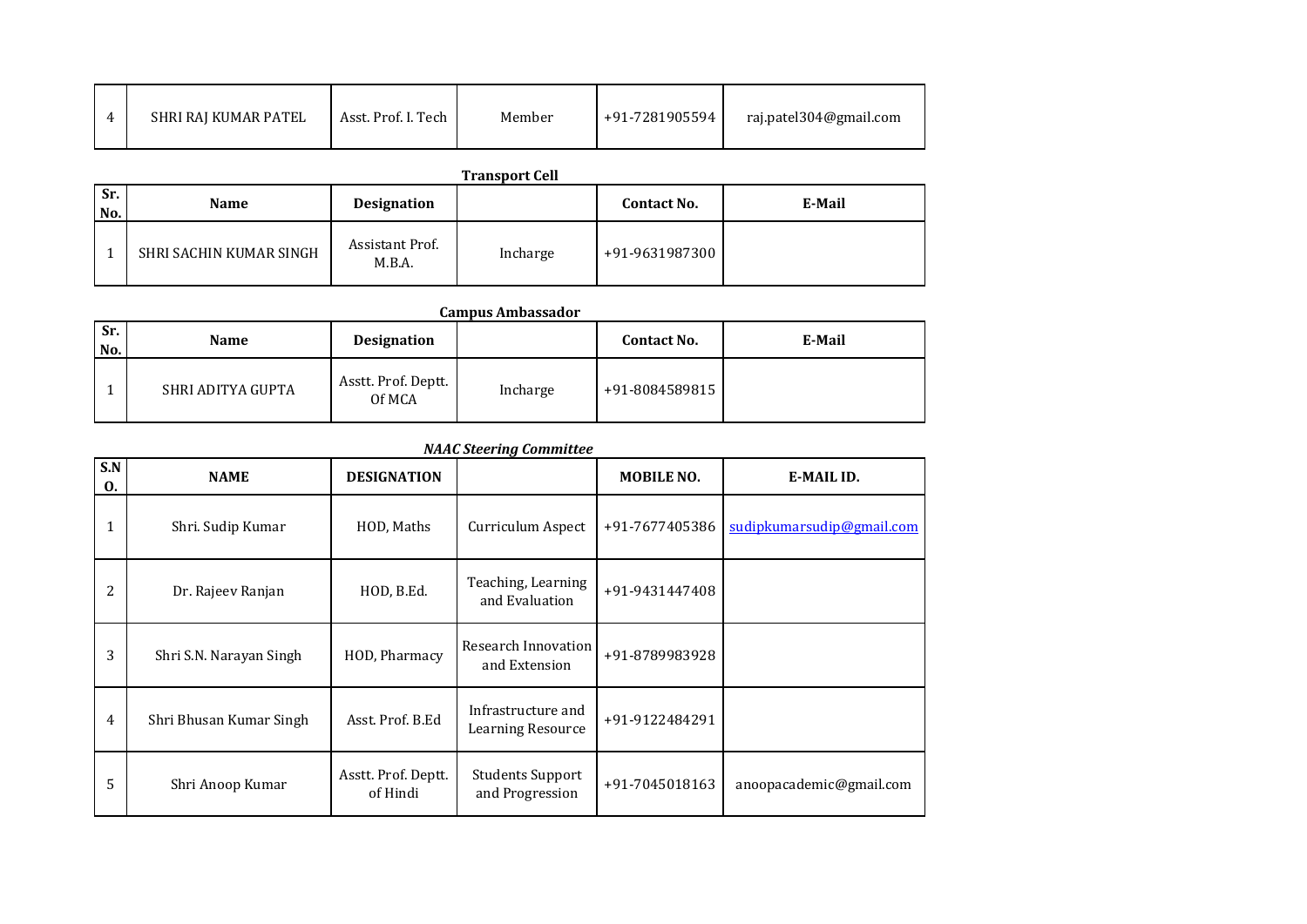| <sub>b</sub> | Shri Om Prakash Singh | Asst. Professor<br>Deptt. of<br>Geography         | Goveranance,<br>Leadership and<br>management       | +91-9430802590 |  |
|--------------|-----------------------|---------------------------------------------------|----------------------------------------------------|----------------|--|
|              | Dr. Sanjeev Ranjan    | Asst. Professor,<br>Deptt. of Poltical<br>Science | <b>Institutional Value</b><br>and beat practices - | +91-9771778162 |  |

# **Editorial Board College Magazine**

| S.N<br>0. | <b>NAME</b>             | <b>DESIGNATION</b>                |              | <b>MOBILE NO.</b> | E-MAIL ID.                |
|-----------|-------------------------|-----------------------------------|--------------|-------------------|---------------------------|
|           | Shri Anoop Kumar        | Asst. Prof. Hindi                 | Editor       | +91-7045018163    | anoopacademic@gmail.com   |
| 2         | Dr. Syed Mohamad Quasim | Associate Prof.<br>Deptt. of URDU | Chief Editor | +91-9431632576    | smquasim57@gmail.com      |
| 3         | Shri Santosh Suman      | Asst. Prof. English               | Editor       | +91-9709386288    | sssantoshsuman3@gmail.com |
| 4         | Shri Awadhesh Kumar     | Asst. Prof.<br>Management.        | Editor       | +91-8603469145    | awadheshssc@gmail.com     |

|           | <b>General Section</b>          |                    |               |                   |            |  |  |  |
|-----------|---------------------------------|--------------------|---------------|-------------------|------------|--|--|--|
| S.N<br>0. | <b>NAME</b>                     | <b>DESIGNATION</b> |               | <b>MOBILE NO.</b> | E-MAIL ID. |  |  |  |
|           | SRI SHAKTI KUMAR SINGH          | Assistant          | S.O.          | +91-8340170645    |            |  |  |  |
| 3         | <b>SMT. ARCHNA KUMARI SINHA</b> | Assistant          | Input/Output  | +91-8271946106    |            |  |  |  |
| 4         | <b>SRI SAURABH SUMAN</b>        | Assistant          | P.G. Incharge | +91-9334681555    |            |  |  |  |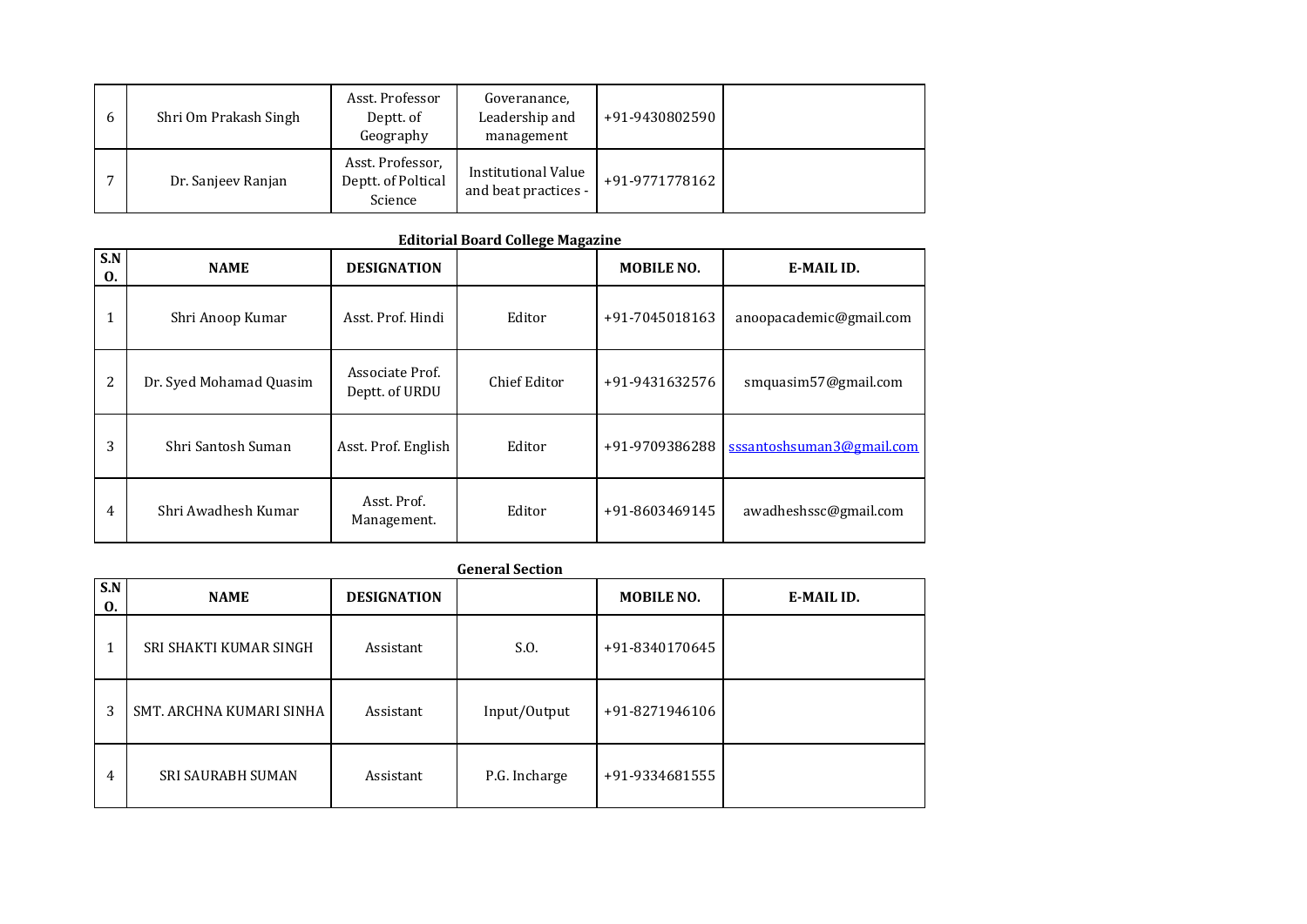| 5              | SRI RAHUL KUMAR SINGH | Assistant                    | P.A. to Principal | +91-9473393947 |  |
|----------------|-----------------------|------------------------------|-------------------|----------------|--|
| 6              | SRI UJJAWAL KUMAR     | Computer<br>Operator (Adhoc) |                   | +91-9201350914 |  |
| $\overline{7}$ | Shiv Kumar Ram        | Sweeper (Adhoc)              |                   | +91-9262252388 |  |
| 8              | <b>Binod Ram</b>      | Sweeper (Adhoc)              |                   | +91-8521962545 |  |
| 9              | Rajan Ram             | Sweeper (Adhoc)              |                   | +91-7761988904 |  |
| 10             | Sonu Ram              | Sweeper (Adhoc)              |                   | +91-9304238735 |  |
| 11             | Devnandan Dom         | Sweeper (Adhoc)              |                   |                |  |
| 12             | Chand Muni            | Sweeper (Adhoc)              |                   | +91-8340676809 |  |
| 13             | Ajay Kumar            | Sweeper (Adhoc)              |                   |                |  |
| 14             | Akash Kumar           | Sweeper (Adhoc)              |                   |                |  |

# **Registration Section**

| S.N<br>v. | <b>NAME</b> | $\cdots$<br>IN<br>$^{\prime\prime}$ |  | $\overline{N}$ NO | ID |  |  |  |
|-----------|-------------|-------------------------------------|--|-------------------|----|--|--|--|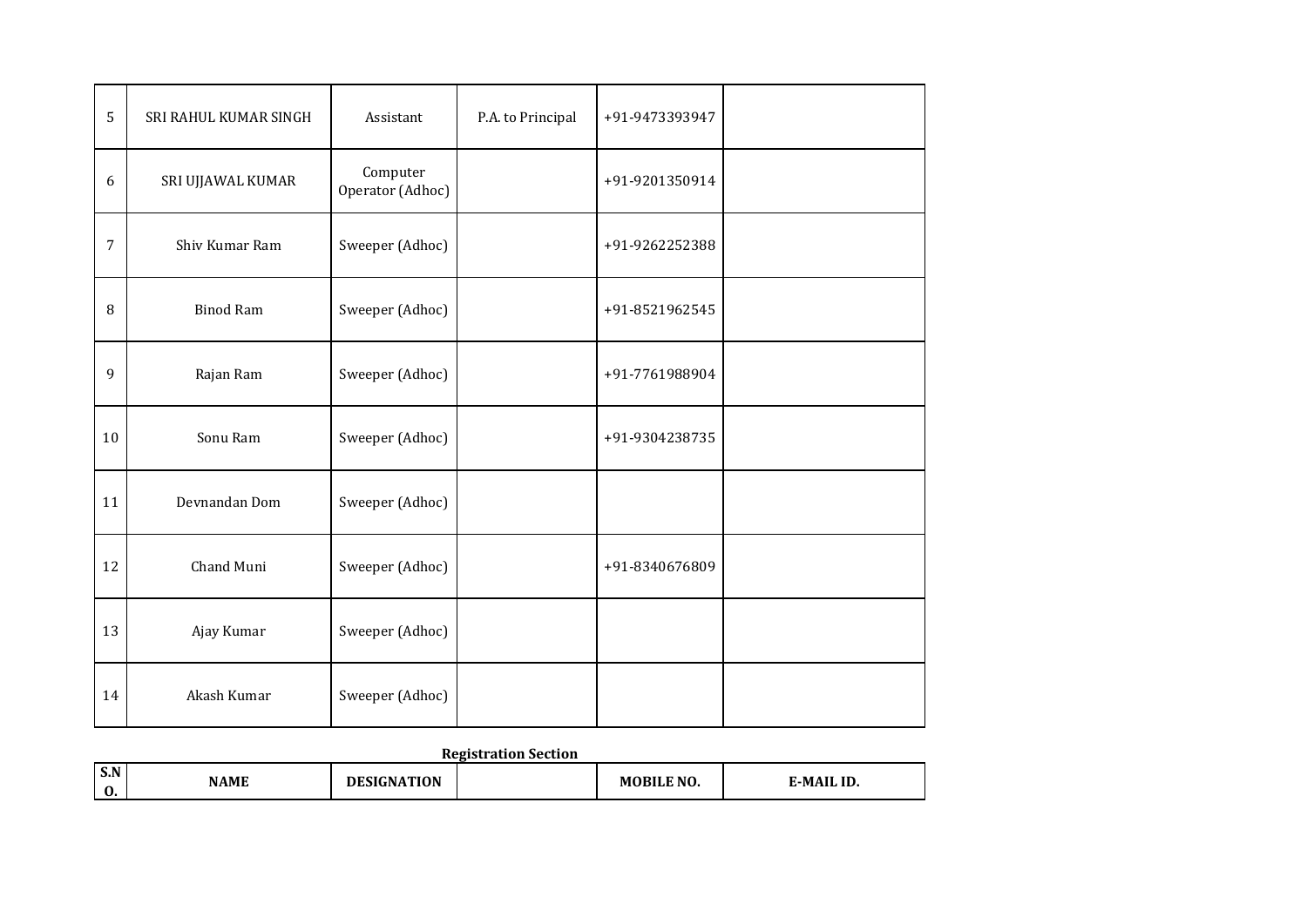|  | SHRI JANESHWAR YADAV | Assistant |  | $+91-9334681555$ |  |
|--|----------------------|-----------|--|------------------|--|
|--|----------------------|-----------|--|------------------|--|

| S.N<br>0. | <b>NAME</b>             | <b>DESIGNATION</b>       | <b>Computer Section</b> | <b>MOBILE NO.</b> | E-MAIL ID. |
|-----------|-------------------------|--------------------------|-------------------------|-------------------|------------|
|           | MR. RAQUEEB AKHTAR      | Assistant (Adhoc)        |                         | +91-6205839027    |            |
| 2         | SRI RAJESH KUMAR MISHRA | Assistant (Adhoc)        |                         | +91-9934109602    |            |
| 3         | SRI ABHISHEK KUMAR      | Assistant (Adhoc)        |                         | +91-9631677408    |            |
| 4         | SRI GOVINDA KUMAR       | Assistant (By<br>Agency) |                         | +91-7117768181    |            |

|           | <b>Scholarship Section</b>          |                                                              |  |                   |                        |  |  |  |  |
|-----------|-------------------------------------|--------------------------------------------------------------|--|-------------------|------------------------|--|--|--|--|
| S.N<br>0. | <b>NAME</b>                         | <b>DESIGNATION</b>                                           |  | <b>MOBILE NO.</b> | E-MAIL ID.             |  |  |  |  |
|           | SRI PREM SHANKAR GOND               | Assistant<br>Professor, Deptt. of<br><b>Poltical Science</b> |  | +91-8896206259    | premapurwa89@gmial.com |  |  |  |  |
|           | SHRI BIRENDRA KUMAR<br><b>GUPTA</b> | Assistant                                                    |  | +91-8102139803    |                        |  |  |  |  |

| <b>Accounts Section</b>  |                       |                                         |  |                |            |  |  |  |
|--------------------------|-----------------------|-----------------------------------------|--|----------------|------------|--|--|--|
| S.N<br><b>NAME</b><br>0. |                       | <b>DESIGNATION</b><br><b>MOBILE NO.</b> |  |                | E-MAIL ID. |  |  |  |
|                          | <b>SRI ANUP KUMAR</b> | Receip/Cashier,<br><b>DSR</b>           |  | +91-8757043041 |            |  |  |  |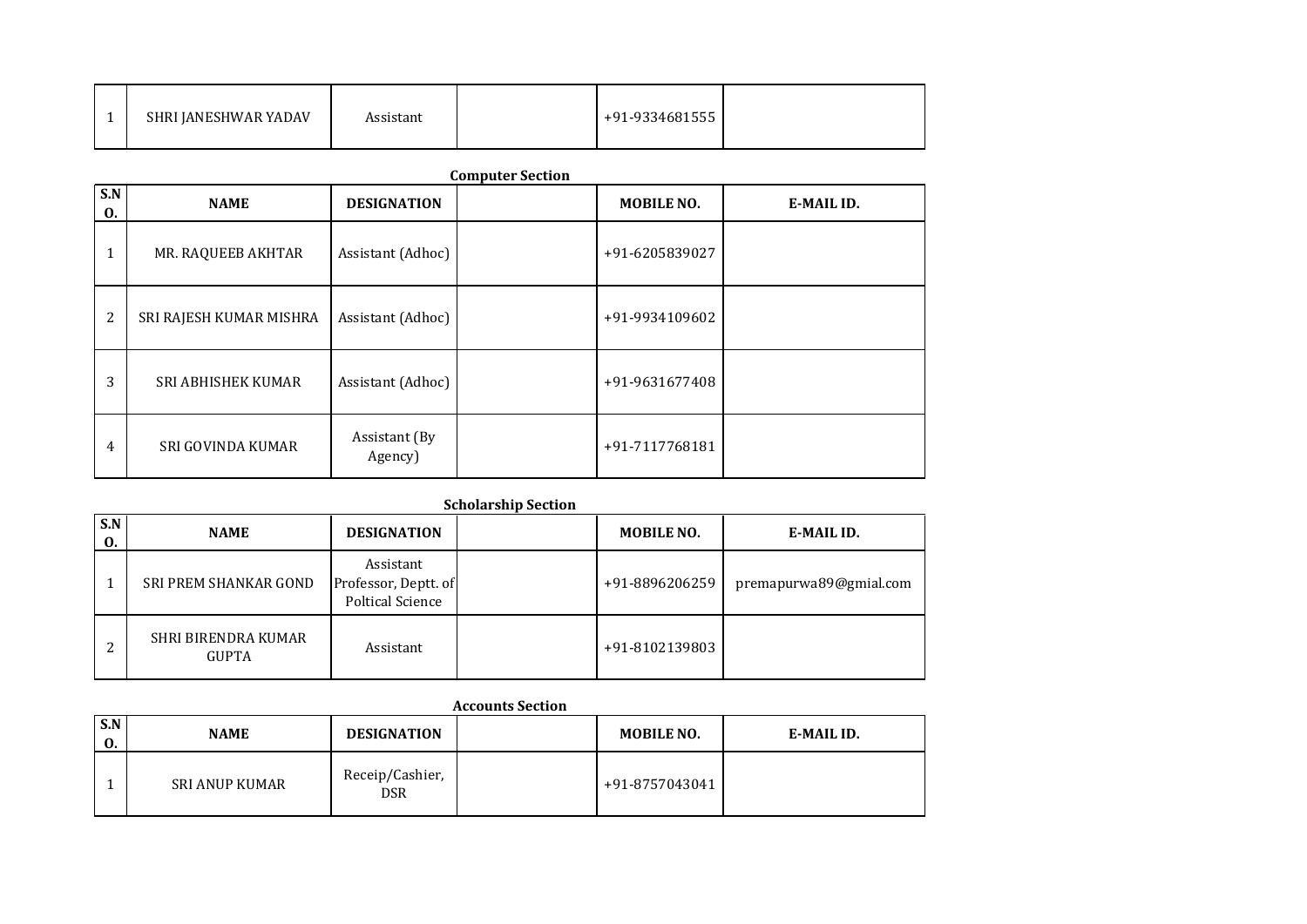| 2 | SRI MANOJ KUMAR SINGH  | Accountant<br>(Incharge) | +91-9431262912 |  |
|---|------------------------|--------------------------|----------------|--|
| 3 | <b>SRI MUNNA SINGH</b> | Parichaaree<br>(Adhoc)   | +91-9934899500 |  |
| 4 | SRI DILIP KUMAR PANDEY | Computer<br>Operator     | +91-9540222237 |  |

| S.N | <b>NAME</b>           | <b>DESIGNATION</b>   | Library | <b>MOBILE NO.</b> | E-MAIL ID. |
|-----|-----------------------|----------------------|---------|-------------------|------------|
| 0.  |                       |                      |         |                   |            |
|     | <b>SRI UDAY KUMAR</b> | Incharge             |         | +91-9308333248    |            |
| 2   | SRI PAPPU KUMAR       | Parichaaree          |         | $+91$             |            |
| 3   | Ms. Anshu Kumari      | Computer<br>Operator |         | +91-6206583050    |            |

### **Generator Operator**

| S.N<br>0. | <b>NAME</b>    | <b>DESIGNATION</b> | <b>MOBILE NO.</b> | E-MAIL ID. |
|-----------|----------------|--------------------|-------------------|------------|
|           | SRI K.D. SINGH | Electrician        | $+91-6200786795$  |            |

# **List of 4th Grade Employee**

| S.N<br>v. | <b>NAME</b>       | <b>DESIGNATION</b> | <b>MOBILE NO.</b> | E-MAIL ID. |
|-----------|-------------------|--------------------|-------------------|------------|
|           | SRI AYODHYA SINGH | Parichaaree        | +91-9955426759    |            |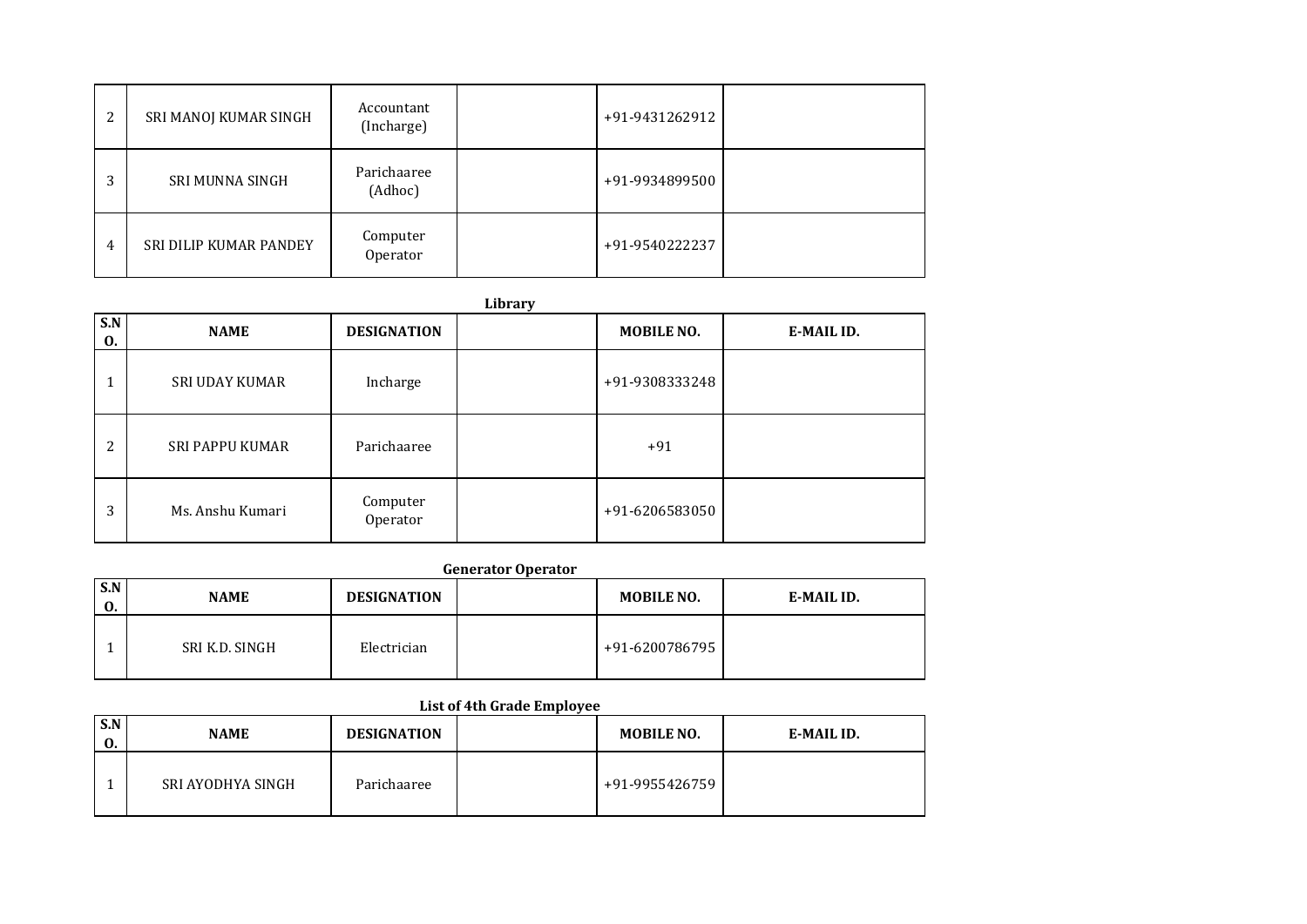| $\overline{2}$ | SRI BEDAMI SINGH        | Parichaaree | $+91$          |  |
|----------------|-------------------------|-------------|----------------|--|
| 3              | SRI BINOD KUMAR SINGH   | Parichaaree | +91-8804593683 |  |
| 4              | SRI SHEO CHANDRA THAKUR | Parichaaree | +91-8809284393 |  |
| 5              | SRI ANIRUDH SINGH       | Parichaaree | +91-9262761558 |  |
| $6\,$          | SRI MAHENDRA BHAGAT     | Parichaaree | +91-9973106240 |  |
| 7              | SRI SAGAR PRASAD        | Parichaaree | +91-9973349862 |  |
| 8              | SRI RAM PATI MALI       | Parichaaree | +91-9470433700 |  |
| 9              | SRI JITENDRA THAKUR     | Parichaaree | $+91$          |  |
| 10             | SRI RAGHO THAKUR        | Parichaaree | +91-9006068817 |  |
| 11             | SRI SONU KUMAR          | Parichaaree | $+91$          |  |
| 12             | SMT. PHULPATI DEVI      | Parichaaree | +91-9693997912 |  |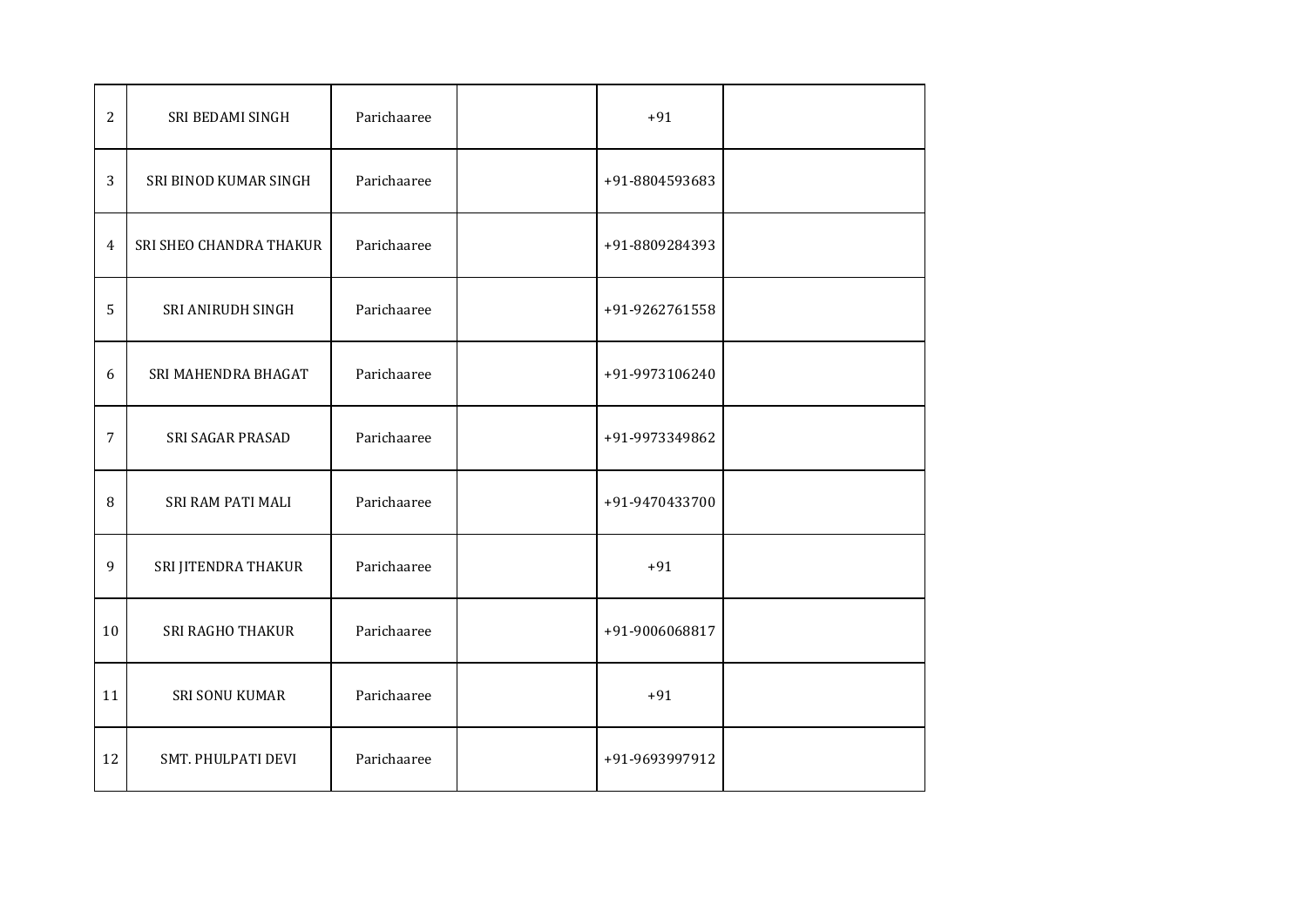| 13 | <b>SMT. SANGITA DEVI</b> | Parichaaree                  | $+91$          |  |
|----|--------------------------|------------------------------|----------------|--|
| 14 | SRI RAM SWAROOP YADAV    | Parichaaree<br>(Adhoc)       | +91-8434053479 |  |
| 15 | SRI SANTOSH KUMAR GUPTA  | Principal Orderly<br>(Adhoc) | +91-7091186793 |  |
| 16 | SRI SANJAY RAM           | Sweeper                      | +91-7033903624 |  |

#### **Faculty : Pharmacy DEPARTMENT OF B.PHARMA**

| SR.<br>NO. | <b>NAME</b>                       | <b>DESIGNATION</b>     | <b>MOBILE NO.</b> |
|------------|-----------------------------------|------------------------|-------------------|
| 1          | MR. SINGH NADKER NARAYAN<br>SINGH | HOD                    | +91-8789983928    |
| 2          | MR. NEERAJ KUMAR                  | <b>Faculty Members</b> | +91-6394852256    |
| 3          | MRS. NIDHI                        | <b>Faculty Members</b> | +91-8789772639    |
| 4          | MR. ANUPAM KUMAR                  | <b>Faculty Members</b> | +91-7903675265    |
| 5          | MR. MOHAMMAD KASIF                | <b>Faculty Members</b> | +91-9818737615    |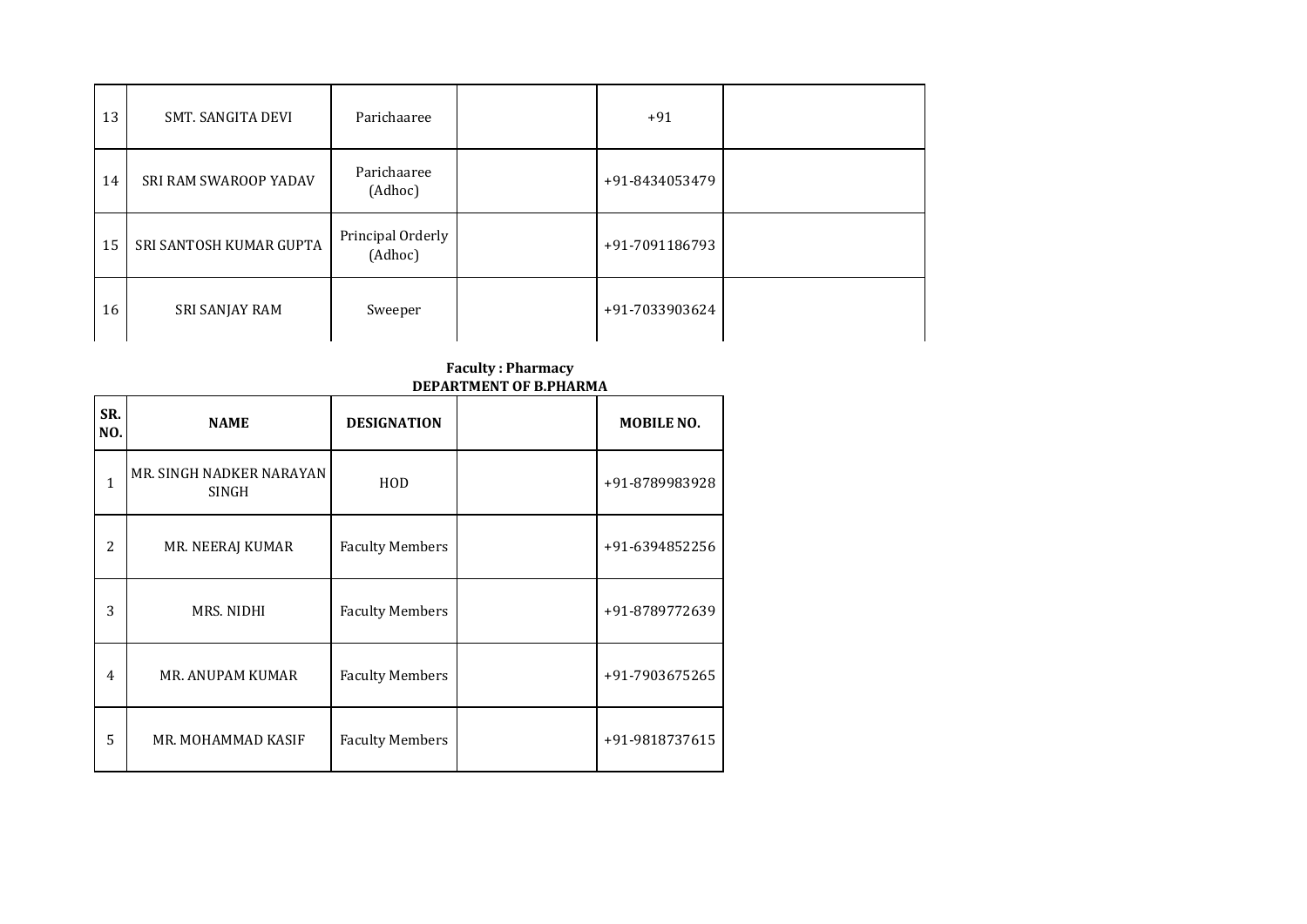| 6            | <b>MRS. RENU KUMARI</b>  | <b>Faculty Members</b> |                                                             | +91-8178375431    |
|--------------|--------------------------|------------------------|-------------------------------------------------------------|-------------------|
| 7            | MR. SUBASH KUMAR         | Lab Technician         |                                                             | +91-9504617933    |
| 8            | MR. RATNESH KUMAR        | Lab Assistant          |                                                             | +91-8434863665    |
| 9            | MR. MASUD ALAM KHAN      | Assistant              |                                                             | +91-9931607073    |
| 10           | MR. VIKASH KUMAR SINGH   | Assistant              |                                                             | +91-8804493118    |
| 11           | MR. MUKESH KUMAR YADAV   | Gardener               |                                                             | +91-6299219326    |
|              |                          |                        |                                                             |                   |
|              |                          |                        | <b>Faculty: Education</b><br><b>DEPARTMENT OF EDUCATION</b> |                   |
| SR.<br>NO.   | <b>NAME</b>              | <b>DESIGNATION</b>     |                                                             | <b>MOBILE NO.</b> |
| $\mathbf{1}$ | DR. RAJEEV RANJAN        | HOD, Faculty<br>Member |                                                             | +91-6205539974    |
| 2            | MR. BHUSHAN KUMAR SINGH  | <b>Faculty Member</b>  |                                                             | +91-8809732428    |
| 3            | <b>SMT SUNITA KUMARI</b> | <b>Faculty Member</b>  |                                                             | +91-7992467781    |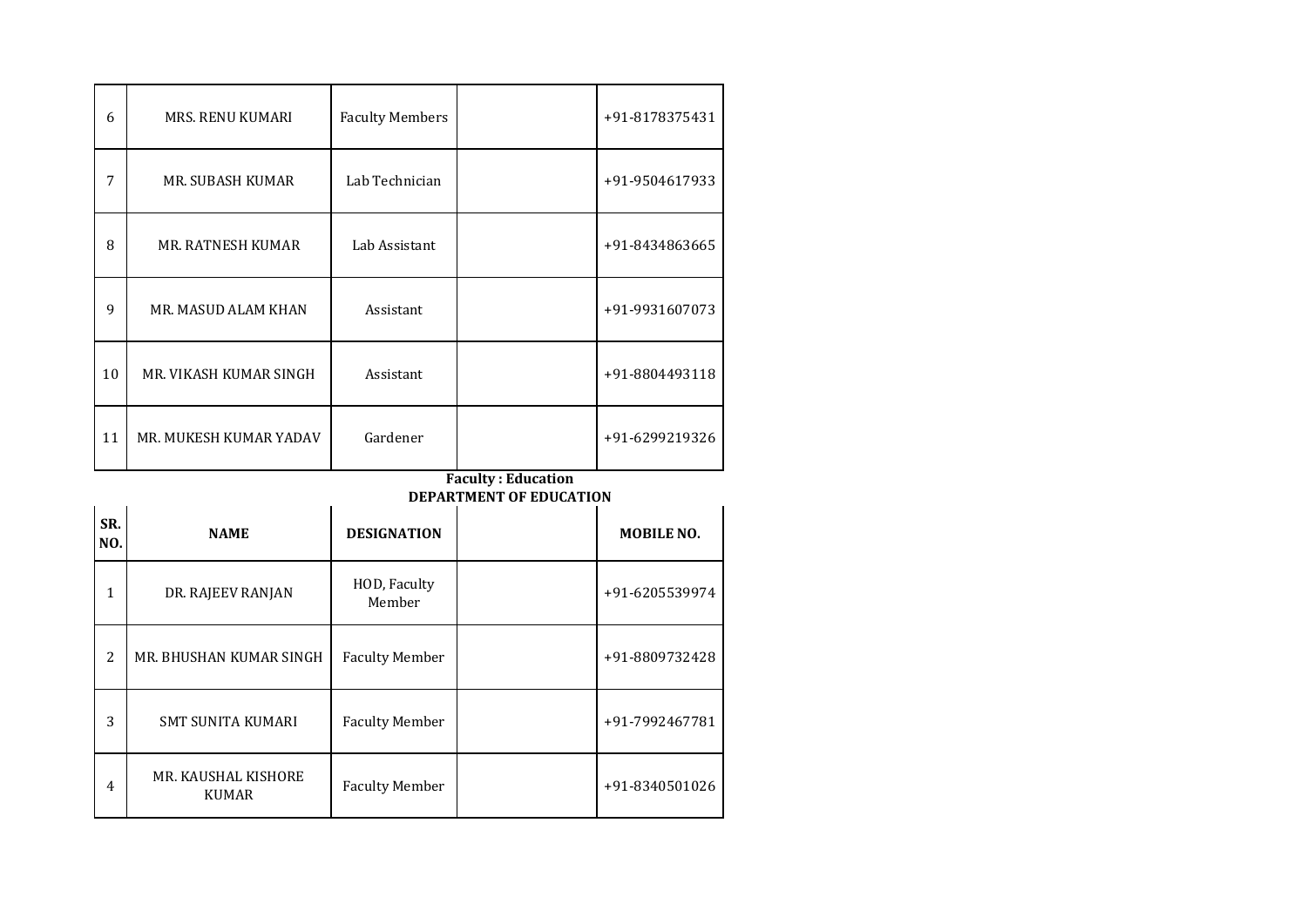| 5  | DR. ABHAY                        | <b>Faculty Member</b> | +91-7759978806 |
|----|----------------------------------|-----------------------|----------------|
| 6  | MR. SANTOSH KUMAR TIWARI         | <b>Faculty Member</b> | +91-8419887490 |
| 7  | MR. CHHOTELAL YADAV              | <b>Faculty Member</b> | +91-8578871749 |
| 8  | MR. RAJESH KUMAR                 | <b>Faculty Member</b> | +91-9507151145 |
| 9  | MR. KIRAN KUMARI                 | <b>Faculty Member</b> | +91-7681008265 |
| 10 | MR. SUSHMA JYOTI                 | <b>Faculty Member</b> | +91-7903159420 |
| 11 | MR. PURUSHOTAM KUMAR             | <b>Faculty Member</b> | +91-9801123422 |
| 12 | MR. RAVI RANJAN KUMAR            | <b>Faculty Member</b> | +91-7209318208 |
| 13 | MR. KAUSHLESH KUMAR<br>SAMDARSHI | <b>Faculty Member</b> | +91-7903465908 |
| 14 | MR. SANTOSH KUMAR SINGH          | Assistant             | +91-9471241731 |
| 15 | MR. SHAKTI SINGH                 | Librarian             | +91-8809732428 |

**Faculty : Management**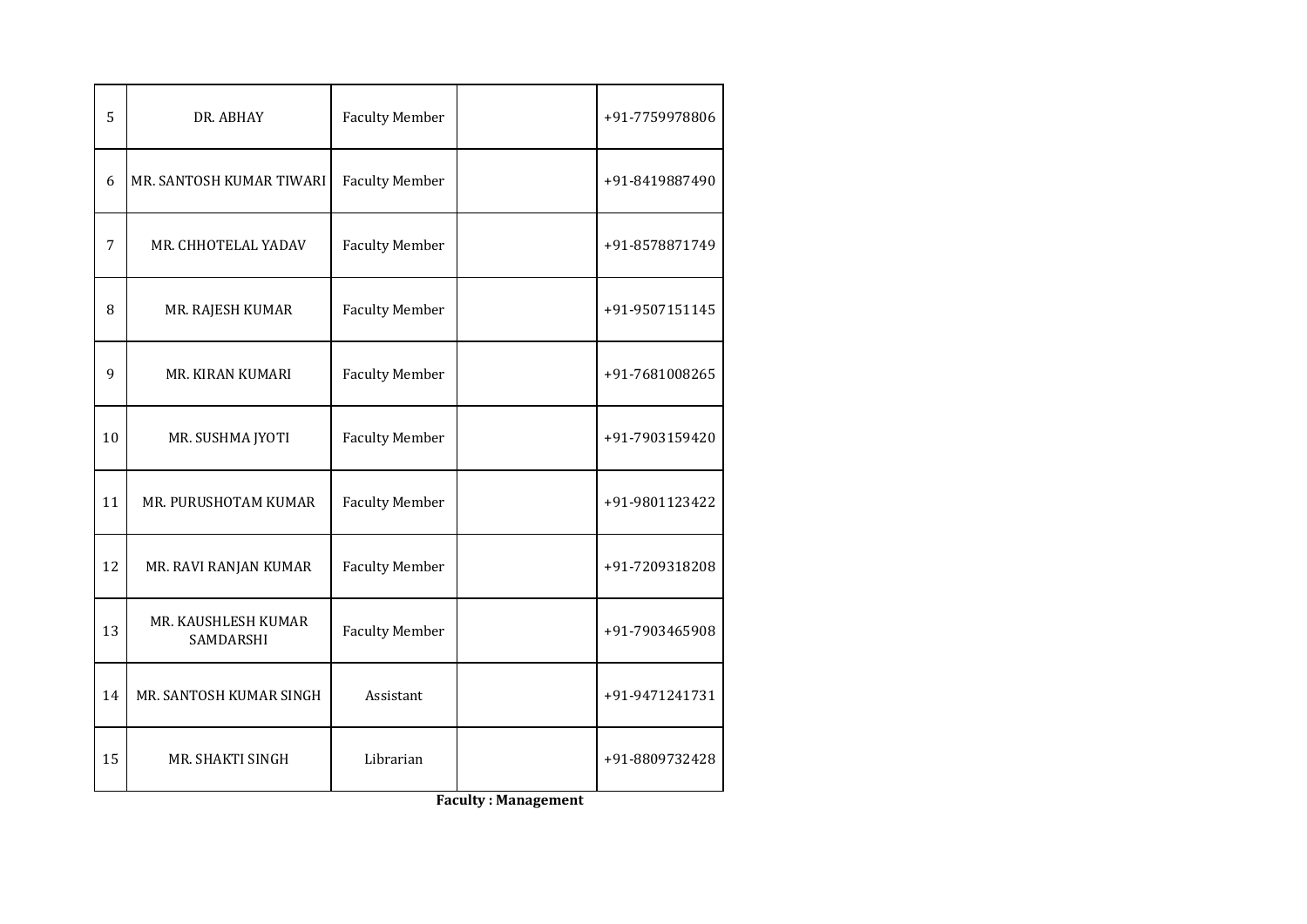| SR.<br>NO.   | <b>NAME</b>                   | <b>DESIGNATION</b>     |                                         | <b>MOBILE NO.</b>                 |                                 |
|--------------|-------------------------------|------------------------|-----------------------------------------|-----------------------------------|---------------------------------|
| $\mathbf{1}$ | MR. BAHADUR BHIM KR.<br>SINGH | HOD                    | <b>Assistant Professor &amp;</b><br>HOD | +91-8409336748,<br>+91-8709774168 |                                 |
| 2            | MR. AWADHESH KUMAR            | Assistant<br>Professor |                                         | +91-8603469145                    | awadheshssc@gmail.com           |
| 3            | MRS. DOLLY KUMARI             | <b>Faculty Member</b>  |                                         | +91-8579990719                    |                                 |
| 4            | MR. AMIT KUMAR                | <b>Faculty Member</b>  |                                         | +91-9973129528                    |                                 |
| 5            | MR. CHANDAN KUMAR SINGH       | <b>Faculty Member</b>  |                                         | +91-7488573361                    | Chandans904@gmail.com           |
| 6            | MR. SUSHOBHAN ANAND           | <b>Faculty Member</b>  |                                         | +91-9971220644                    | Sushobhanandand@gmail.com       |
| 7            | MR. SACHIN KUMAR              | <b>Faculty Member</b>  |                                         | +91-9631987300                    |                                 |
| 8            | MR. ANIL KUMAR SINGH          | <b>Faculty Member</b>  |                                         | +91-9908650942                    |                                 |
| 9            | Dr. NAGENDRA KUMAR SINGH      | <b>Faculty Member</b>  |                                         | +91-8340527785                    |                                 |
| 10           | <b>SHRI MANISH KUMAR</b>      | Librarian              |                                         | +91-9123169090                    | manishkumarmba152@gmail.<br>com |

#### **DEPARTMENT OF BUSINESS ADMINISTRATION**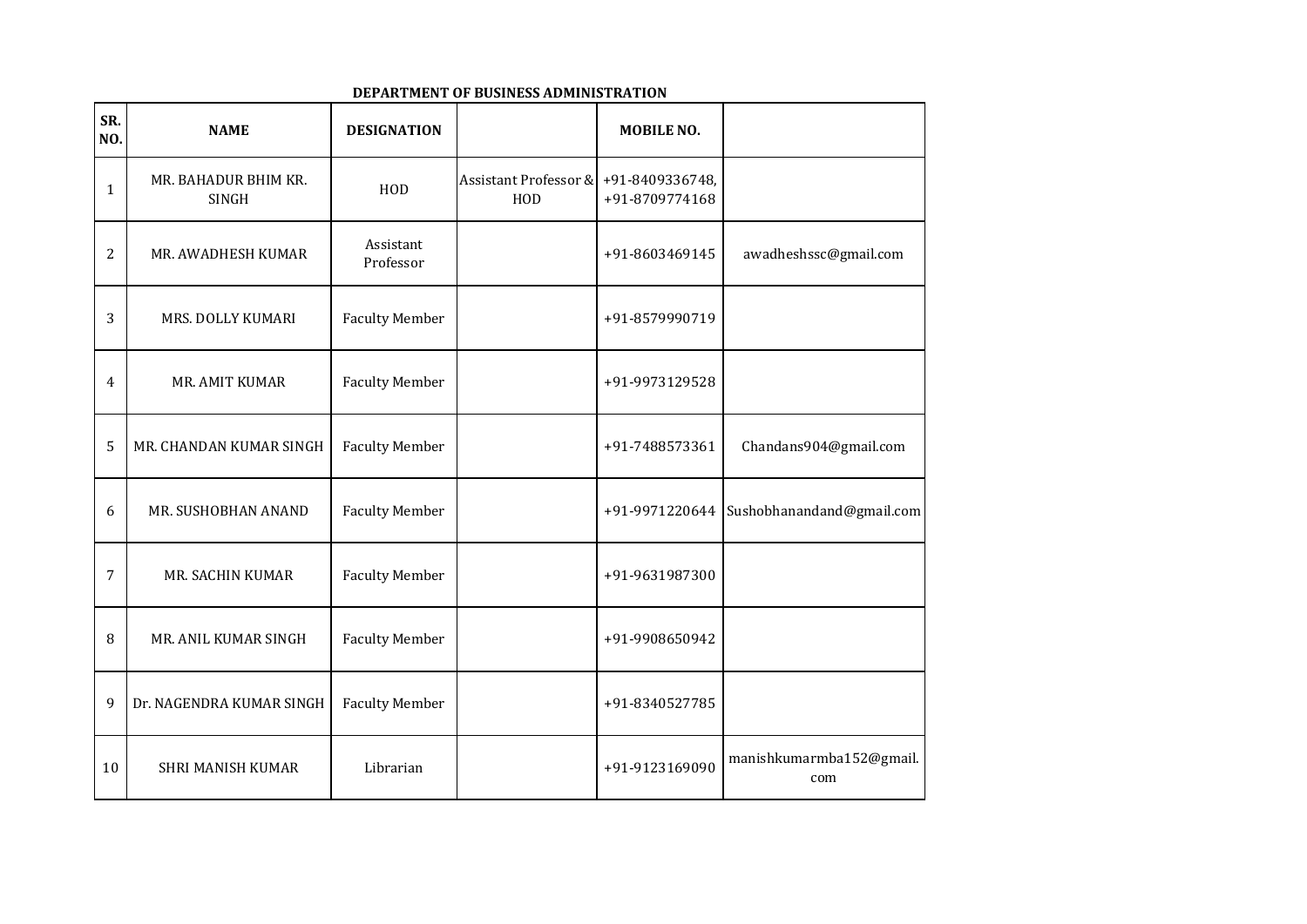| -11 | SHRI SANJEEV KUMAR SINGH | Assistant   | +91-8434588961 |  |
|-----|--------------------------|-------------|----------------|--|
| 12  | SHRI DINESH SINGH        | Parichaaree | +91-6200629718 |  |

**Faculty : BASPASM**

#### **DEPARTMENT OF ADVIRTISING SALES PROMOTION AND SALES MANAGEMENT (HONS.), Approved By UGC**

| SR.<br>NO. | <b>NAME</b>                   | <b>DESIGNATION</b>     |                                                              | <b>MOBILE NO.</b> |                        |
|------------|-------------------------------|------------------------|--------------------------------------------------------------|-------------------|------------------------|
|            | MR. BAHADUR BHIM KR.<br>SINGH | HOD                    | Assistant Professor & $+91-8409336748$ ,<br>H <sub>O</sub> D | +91-8709774168    |                        |
| 2          | MR. SUMIT KUMAR SINGH         | <b>Faculty Members</b> |                                                              | +91-6207982510    | singhsumit22@gmail.com |
| 3          | MR. SAKET KUMAR SINGH         | Parichaaree            |                                                              | +91-7352510031    |                        |

### **Faculty : Library Science DEPARTMENT OF B.LIS.**

| SR.<br>NO.     | <b>NAME</b>           | <b>DESIGNATION</b>     | <b>MOBILE NO.</b> |
|----------------|-----------------------|------------------------|-------------------|
| 1              | MRS. NITU SINGH       | HOD, Faculty<br>Member | +91-9155225577    |
| $\overline{c}$ | Mr. Shashi Kant Kumar | Assistant<br>Professor | +91-8210345564    |
| 3              | MR. RAHUL KR. SINGH   | Assistant              | +91-8935821603    |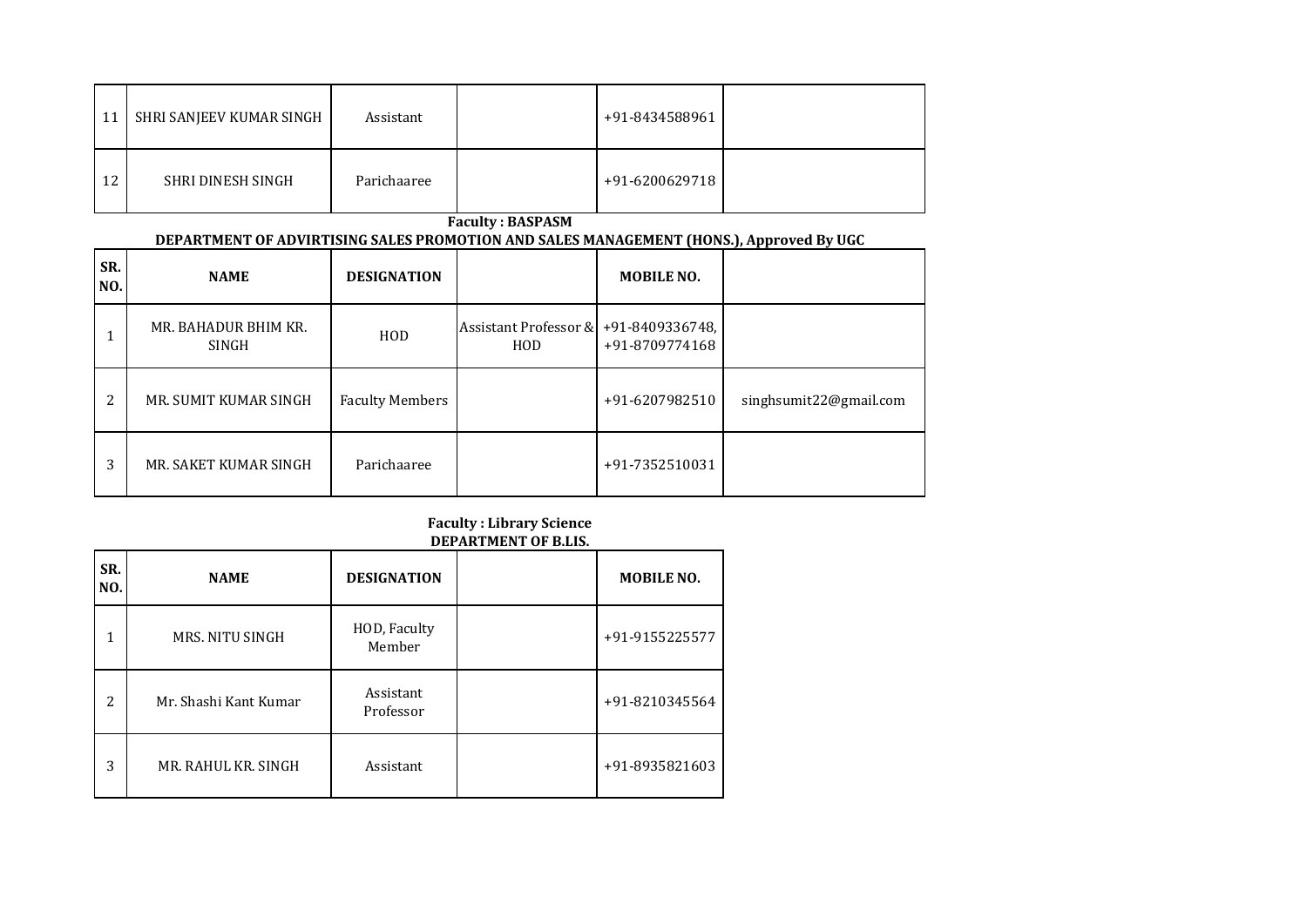|  | MR. PAPPU SINGH | Parichaaree |  | +91-9155670791 |
|--|-----------------|-------------|--|----------------|
|--|-----------------|-------------|--|----------------|

# **OUT Sourcing Agency (Kittu Security)**

| SR.<br>NO.     | <b>NAME</b>               | <b>DESIGNATION</b>                    | <b>MOBILE NO.</b> |
|----------------|---------------------------|---------------------------------------|-------------------|
| $\mathbf{1}$   | Mr. Mithlesh Kumar Shukla | Security<br>Superviser (By<br>Agency) | +91-9993044512    |
| $\overline{2}$ | Mr. Jitendra Yadav        | Security Guard (By<br>Agency)         | +91-9337826803    |
| 3              | Mr. Sonu Kumar            | Security Guard (By<br>Agency)         | +91-8709886392    |
| 4              | Mr. Lallu Kumar Yadav     | Security Guard (By<br>Agency)         | +91-6202156571    |
| 5              | Mr. Badal Singh           | Security Guard (By<br>Agency)         | +91-9631865239    |
| 6              | Mr. Nandlal Kumar         | Security Guard (By<br>Agency)         | +91-6202487751    |
| 7              | Mrs. Sanju Devi           | Security Guard (By<br>Agency)         | +91-7061620550    |
| 8              | Mrs. Monaka Devi          | Security Guard (By<br>Agency)         | +91-9006139751    |
| 9              | Mr. Santosh Yadav         | Security Guard (By<br>Agency)         | +91-9199143877    |